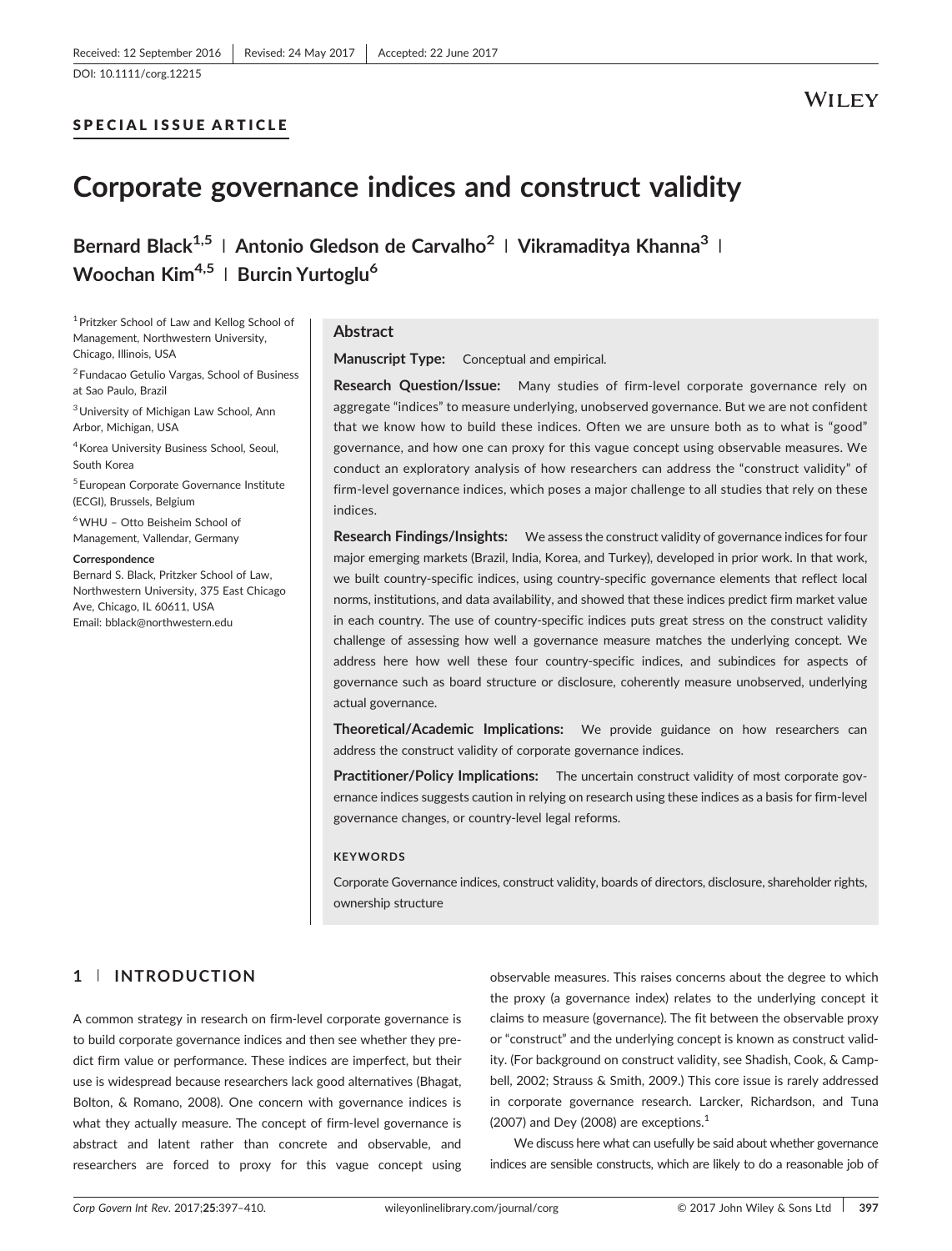measuring what they are intended to measure. We conduct an exploratory analysis of how to tackle this question, using tools drawn from the causal inference, education and psychology literatures.

The often-used Gompers, Ishii, and Metrick (2003) "G" index illustrates the central role that governance indices play in corporate governance research and why it is important to address issues of construct validity in index construction. They create a governance index with 24 equally weighted elements that measure takeover defenses and provide evidence that this construct predicts firm value and performance. Some of these elements are directly chosen by firms; others by the states where they incorporate. Bebchuk, Cohen, and Ferrell (2009) criticize this index and argue that only six firm‐chosen elements, which they use to build their own "E" index, predict firm value and performance; the remainder are noise. Straska and Waller (2014) beg to differ, and report evidence that the 18 measures that Bebchuk et al. want to drop from the G index, treated as an "O" (for other) index, predict takeover likelihood. Karpoff, Schonlau, and Wehrly (2017) build yet a different subset of the G-index elements, which they call the "D" index, that also predicts takeover likelihood. The confusion would be compounded if one considered takeover defense elements not in the original G index, or sought to build a broader governance index, not limited to takeover defenses.

As the basis for our own analysis, we begin with our own prior work (Black, de Carvalho, Khanna, Kim, & Yurtoglu, 2014, 2017), in which we build governance indices in four major emerging markets (Brazil, India, Korea, and Turkey). In those studies, we argue that using a "common index" that relies on the same set of governance "elements" in each country – as multicountry studies typically do (e.g., Aggarwal, Erel, Stulz, & Williamson, 2009; Doidge, Karolyi, & Stulz, 2007; Durnev & Kim, 2005; Klapper & Love, 2004) – is likely to yield poor constructs. As an example, consider board independence, often seen as a central component of corporate governance. Typical levels of board independence vary greatly across countries. Many Brazilian and Turkish firms have no independent directors at all. Korean firms are required to have a minimum of 25 percent independent directors, and Indian firms must have either a majority of independent directors or else at least one‐third independent directors plus a non‐executive board chair. Thus, a board structure element that asks whether a firm has one independent director is useful in Brazil and Turkey, but meaningless in India and Korea. Conversely, an element that asks whether a firm has a majority of independent directors is useful in India and Korea, but of limited value in Brazil and Turkey, where very few firms have a majority of independent directors. To use the fraction of independent directors as a governance element would also be misleading: the effect in Brazil and Turkey of firms moving from zero to one independent director may be very different from the effect of increasing the number of independent directors in India or Korea, where a minimum percentage is required by law.

As another example, consider audit committees. These committees might be important, but we cannot measure their value in countries such as India and Turkey, where all public firms must have an audit committee. In Brazil, many firms rely on a substitute local institution, the fiscal board, which is appointed by the shareholders rather than the board of directors. Only a minority of firms has an audit committee, and most of the firms with an audit committee have a fiscal board as well. The marginal contribution the audit committee makes to "governance" will thus be very different, and more nuanced, in Brazil than in other countries.

We pursue a different approach here and in our prior work. We recognize that the meaning of the same element will often differ across countries. We build different constructs in each country, that are likely to proxy for similar underlying governance aspects. More specifically, we first identify a limited number of general aspects of governance, using a combination of our own judgment, the available empirical evidence, and such corporate governance theory as exists: board structure, disclosure, shareholders rights, related party transactions and ownership structure. Next, for each country, we identify elements (observable variables) that are "meaningfully" related to the general aspects. We treat an element  $j$  as meaningful in country i if: (i) element *j* is often believed to correspond to good governance (sometimes with empirical support, but often not, given the current state of the governance literature); (ii) we judge, based on our own knowledge, that it is likely to be relevant to governance in country  $i$ ; (iii) we have reasonably complete data on element  $j$  across the firms in our country i sample; (iv) there is reasonable variation in element  $j$  across firms in country  $i$ ; and  $(v)$  element  $j$  is not too similar to another element that is also used in country i. Thus, the elements used in each country reflect a combination of local norms, local institutions, and local data availability. We use these elements to build proxies for the general aspects of governance. We call these proxies "subindices." We then build each overall country governance index (CGI) as an equally weighted average of the subindices. Manifestly, many other approaches to building indices are possible.

How well does a particular construct (a board structure subindex in a particular country, say) represent the corresponding general aspect of governance (board structure)? We cannot assess the validity of board structure subindex, seen as a construct, simply by asking whether this subindex empirically predicts an outcome of interest (we focus here on Tobin's  $q$ ). If board structure subindex predicts the outcome, it could still be a poor construct, which is measuring something else—perhaps about "governance," perhaps not – or is simply correlated with an omitted variable which is the "true" predictor of the outcome. Board structure index could also be a good construct, yet fail to predict the outcome, because the underlying theory that posits a relationship between the general aspect (board structure) and the outcome is wrong. Therefore, predictive power is neither necessary nor sufficient, as a test for construct validity.

We pursue here two approaches for assessing construct validity. First, we measure Cronbach's a scores, both for subindices (comprised of elements) and overall indices (comprised of subindices). (A good general reference for Cronbach's α is Nunnally & Bernstein, 1994.) Cronbach's α measures the inter-item correlation among the elements of an index. If the elements of a subindex collectively contribute to measuring the same general aspect of governance, one would expect those elements to be positively correlated and to yield a reasonably high Cronbach's α. At the same time, overly high inter-element correlations suggest that two elements are not sufficiently distinct and are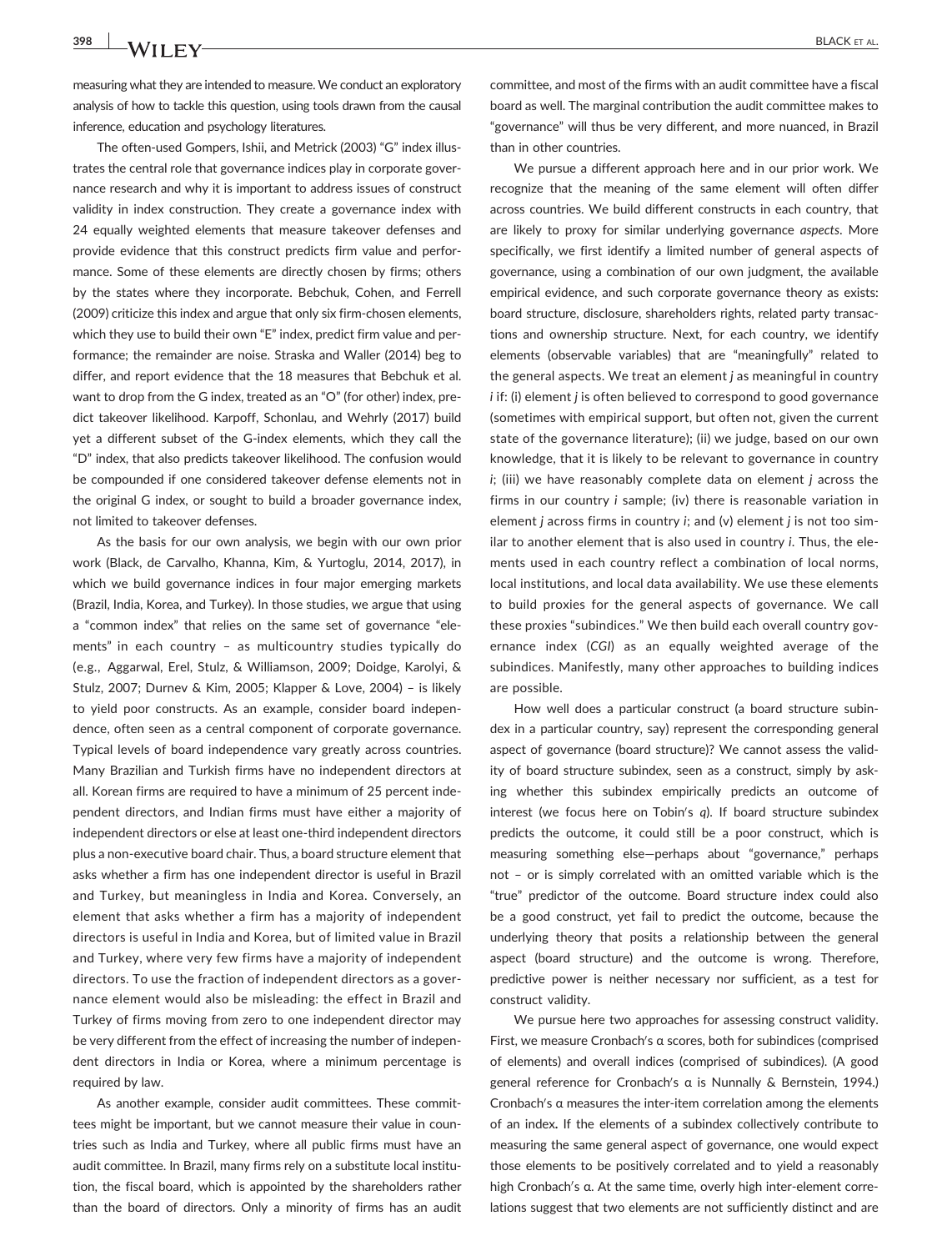capturing the same concept. Furthermore, if subindices in fact capture  ${\sf distinct}$  aspects of governance, Cronbach's  $\alpha$  across subindices should not be extremely high.

Our second approach uses principal component analysis (PCA) as an alternative procedure to compute subindices (Jolliffe, 2002). PCA consists of finding clusters (principal components) of related elements. Each component consists of a group of elements that correlate more among themselves than with other elements not belonging to that component. Elements are aggregated according to their statistical properties rather than by prior leads from theory or previous empirical evidence. If our subindices (based on prior knowledge) are good constructs, one would expect that principal components will load mostly or entirely on elements from a single subindex. We also perform regression analysis to test the predictive power of subindices vis‐à‐ vis principal components.

We find in all four countries that overall indices that are calculated as the average of subindices present reasonable construct validity. Subindices in general have positive but moderate mean inter‐subindex correlations, suggesting that they capture different aspects of governance. At the same time, these correlations imply that any estimate of the effect on firm value or performance of a narrowly defined index, a single subindex, and even more so a single element such as board independence, is likely subject to omitted variable bias, due to omitting other important aspects of governance. At the subindex level, we find that construct validity is reasonable in most cases, but is suspect for some subindices in some countries.

We focus here on the validity of firm-level corporate governance indices. We do not engage with the separate literature on country‐ level governance. However, efforts to build indices which measure country‐level governance are likely to face similar issues. Consider, for example, an effort to measure creditor rights or shareholder rights (e.g., La Porta, Lopez‐de‐Silanes, Shleifer, & Vishny, 1998). The same formal legal rule could have very different effects. For example, the effect of formal shareholder rights could depend on the availability of derivative suits, or contingent fees for lawyers (Cheffins & Black, 2006).

This paper is structured as follows: The next sections, in turn: (i) describe the data, samples, and variables; (ii) detail the two approaches, Cronbach's α and principal component analysis (PCA), that we use to assess the construct validity of country indices; (iii) present and discuss our results; and (iv) provide a conclusion.

### 2 | SAMPLES, GOVERNANCE SURVEYS, AND INDICES

### 2.1 | Sample construction

To build country governance indices, we rely on nonpublic data from firm surveys that were conducted in Brazil (2004, 2006, and 2009), India (2006, 2007, and 2012), and Korea (1998–2004), and public data hand-collected from firm annual reports in Turkey (2006–2012). This data collection effort greatly improves data quality compared to publicly available data or commercial surveys (Black et al., 2017), but also limits sample size and available years. We exclude state‐controlled firms, subsidiaries of foreign companies and banks. Table 1 provides summary statistics for Brazil; Appendix Table A1 provides similar information for India, Korea, and Turkey.<sup>2</sup>

### 2.2 | Construction of governance indices

Table 2 provides details on which potential board structure subindex elements are available in each country. Appendix Table A2 provides an expanded table covering our full governance indices. The comparison of elements across countries illustrates why an index constructed using the same elements in each country is not meaningful, and why we instead build indices that rely on different elements in different countries. For instance, consider a minimum requirement for a "common" index of having only elements which are measurable in all four countries and, in our judgment, useful elements of a governance index in at least two of them. Such an index would have only 15 elements: five for board structure, four for disclosure, two each for board procedure and ownership; and one each for shareholder rights and RPTs. Of the 15 elements, 12 are useful in three countries, but none are useful in all four. Furthermore, as Black et al. (2014) show, this common index has no power to predict firm market value.

Most elements are dichotomous (coded as "1" if a firm has the attribute and "0" otherwise), with the exceptions principally in ownership structure subindex. We normalize continuous variables to run from 0 to 1. Table 2 also indicates which elements are non‐public (available only from our surveys). For each element, it indicates in which countries the element is used and in which country it is either not available due to lack of data or not useful (forbidden, mandatory, too common, too rare, or too similar to another element).

|  | <b>TABLE 1</b> Summary statistics for Brazil sample |  |  |  |  |
|--|-----------------------------------------------------|--|--|--|--|
|--|-----------------------------------------------------|--|--|--|--|

| <b>Survey year</b>  | <b>Public</b><br>firms | <b>Responding firms</b><br>(% of public firms) | Overall market cap<br>(US\$ billions) | Capitalization of responding<br>firms (% of public firms) |
|---------------------|------------------------|------------------------------------------------|---------------------------------------|-----------------------------------------------------------|
| 2004                | 261                    | 63 (24%)                                       | 524                                   | 260 (49%)                                                 |
| 2006                | 233                    | 92 (39%)                                       | 821                                   | 495 (60%)                                                 |
| 2009                | 254                    | 97 (38%)                                       | 1.191                                 | 747 (62%)                                                 |
| All 3 surveys       | 254                    | 17                                             |                                       |                                                           |
| At least one survey | 254                    | 142 (56%)                                      | 1.191                                 | 854 (72%)                                                 |

We present details for Brazil in this table, and details for India, Korea, and Turkey in Appendix Table A1.

Brazil sample. Number of firms and market capitalization for firms which responded to our Brazil surveys. Market capitalization is based on exchange rate at December 31, 2009 of R\$1.75/US\$1 and is measured at the end of each survey year. The last row indicates firms that were public in 2009 and in the dataset at least once.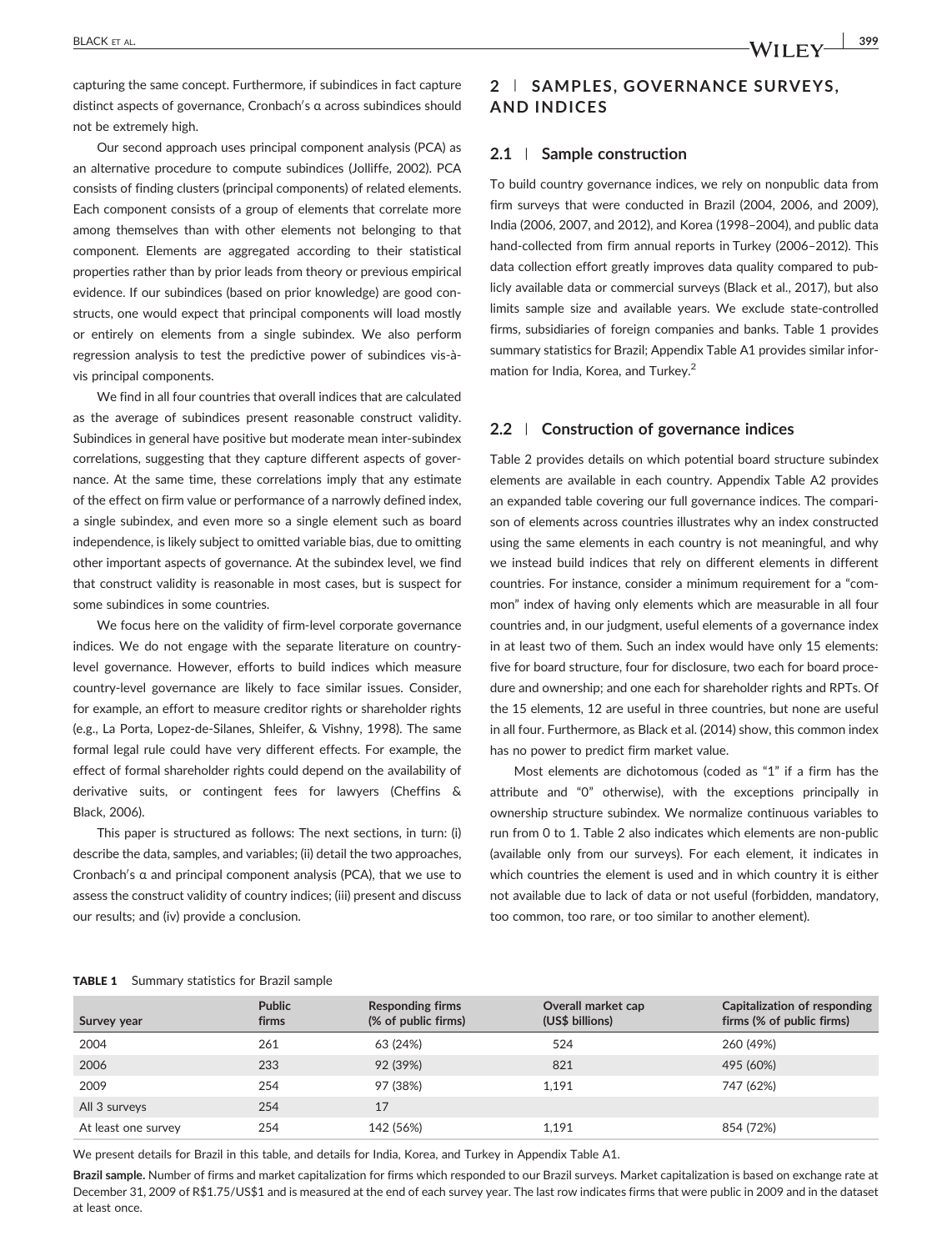400 NA/TIFIX/

#### TABLE 2 Board structure index elements in each country

| <b>Elements</b>                                                                                     | <b>Brazil</b>  | India                   | <b>Korea</b> | <b>Turkey</b>         |
|-----------------------------------------------------------------------------------------------------|----------------|-------------------------|--------------|-----------------------|
| Board structure index<br>Board independence elements                                                |                |                         |              |                       |
| ≥1 outside director on board                                                                        | $b$ bs $1(NP)$ | <b>NM</b>               | <b>NM</b>    | $t_{bs_1}$            |
| >1 outside director                                                                                 | $b_bs_2(NP)$   | <b>NM</b>               | <b>NM</b>    | $t$ bs 2              |
| ≥30% outside directors                                                                              | $b_bs_3(NP)$   | <b>NM</b>               | <b>NM</b>    | $t$ bs $3$            |
| ≥50% outside directors                                                                              | $b_bs_4(NP)$   | $i$ <sub>bs</sub> $4$   | $k$ bs $4$   | <b>NM</b>             |
| Strictly >50% outside directors                                                                     | <b>NM</b>      | $i$ <sub>bs</sub> $5$   | $k$ _bs_5    | <b>NM</b>             |
| CEO is NOT board chairman                                                                           | $b$ _bs_7      | i_bs_7                  | <b>NA</b>    | $t_{bs}$ .7           |
| Board chairman is outside director or firm has outside lead director                                | <b>NM</b>      | <b>NA</b>               | k bs 8       | <b>NM</b>             |
| $\ge$ 50% outside directors or $\ge$ 1/3 outside directors and CEO is not<br>chairman <sup>10</sup> | $b_bs_9$ (NP)  | $i$ bs $9$              | <b>NA</b>    | <b>NM</b>             |
| Audit committee has outside director                                                                | <b>NA</b>      | <b>NA</b>               | <b>NM</b>    | $t$ bs $13$           |
| Audit committee has majority of outsiders                                                           | <b>NM</b>      | i_bs_14 (NP)            | $k$ _bs_14   | <b>NA</b>             |
| Audit committee has two-thirds outsiders                                                            | <b>NM</b>      | $i_bs_15$ (NP)          | k bs 15      | <b>NA</b>             |
| Permanent fiscal board or audit comm. with minority shareholder<br>representative exists            | $b$ bs 20      | <b>NM</b>               | <b>NM</b>    | <b>NM</b>             |
| Board committee elements                                                                            |                |                         |              |                       |
| Audit committee (comm.) exists                                                                      | b bs 11        | <b>NM</b>               | k bs 11      | <b>NM</b>             |
| Audit comm. has non-executive chair                                                                 | <b>NA</b>      | <b>NA</b>               | <b>NM</b>    | $t$ _bs_12            |
| Compensation comm. exists                                                                           | <b>NM</b>      | $i$ <sub>bs</sub> $-16$ | $k_bs_16$    | <b>NA</b>             |
| Outside director nominating comm. exists                                                            | <b>NM</b>      | <b>NA</b>               | k bs 17      | <b>NA</b>             |
| Corporate governance comm. exists                                                                   | <b>NM</b>      | <b>NA</b>               | <b>NM</b>    | $t$ <sub>_bs_18</sub> |
| Permanent or near-permanent fiscal board exists                                                     | $b$ _bs_19     | <b>NM</b>               | <b>NM</b>    | <b>NM</b>             |

This table indicates which governance elements we used in each country. In element label, the first letter indicates the country, the next ones the subindex that the element belongs to, and next the number of the element within that subindex (e.g., i\_dis\_11 is element 11 of disclosure subindex, for India). Elements in boldface are used as index elements. An element not boldfaced is available and potentially useful, but is not included in the index because it is too similar to another element that is used. NP (non-public): not publicly available, NA (not available): element is non-public and not collected in our private surveys; NM (not meaningful) because element is mandatory, not allowed, too rare or too common; We use "outside" and "independent" directors interchangeably. We present details for board structure index in this table, and details for the remainder of our governance indices in Appendix Table A2. For additional details on the elements, see the expanded working paper version of Black et al. (2014).

Within each subindex, we weight each element equally. Equal weighting of elements is a common practice when researchers build indices; doing so reflects our lack of knowledge about which elements are important (or more important); using equal weights also limits the temptation to engage in data mining when assigning weights. We then scale each subindex to run from 0 to 100 and take their average to compute country CGI. Table 3, Panel A, provides summary statistics for Brazil; Appendix Table A3 includes similar information for other countries. When running regressions one wants coefficients to be comparable across countries. We therefore normalize each subindex to mean 0 and standard deviation 1. Then, we sum the normalized subindices to create an overall country CGI. Finally, we normalize the country CGI to mean 0 and standard deviation 1.

Data on particular elements is sometimes incomplete, so we need a procedure for dealing with missing values. Consider, for instance, a case in which there is one element missing out of four (e.g., Shareholder Rights in India). It does not seem reasonable to throw out the information provided by the three remaining elements. We use the following procedure: if data for a given element is missing for a small number of firms, we compute the corresponding subindex for these firms as the average of the non-missing elements. Using this procedure, the number of firm‐year observations does not increase at all in India; very little in Brazil (10 observations out of 158; 6 percent), moderately in Turkey (from 998 to 1,199; 20 percent); and substantially in Korea (from 2,149 to 3,098; 44 percent). The numbers for Korea and Turkey show the importance of dealing with missing elements, rather than dropping these observations. In subindices with high mean inter‐item correlations, our procedure is likely to introduce little bias, because missing information is substituted with "similar" information; however, if inter‐item correlations within a subindex are low, using the information contained in the other elements may result in considerable measurement error.

Table 3, Panel B, provides for each country the correlations between subindices, and the correlation between each subindex and the CGI. Since each subindex is mechanically correlated to the CGI (each subindex is a component of country CGI), we also report the correlation between each subindex and the average of the other subindices (index complement). Country CGI is correlated positively with each subindex; with correlation coefficients ranging from 0.19 (ownership structure in Korea) to 0.93 (disclosure in Turkey). The correlations of subindices with their complements are generally positive, but often much smaller and sometimes insignificant. They range from −0.09 (ownership structure in Korea) to 0.62 (board procedures in Turkey). For Brazil, India and Turkey, inter‐subindex correlations are also mostly positive and statistically significant (India has two negative correlations and Brazil has one, but without statistical significance).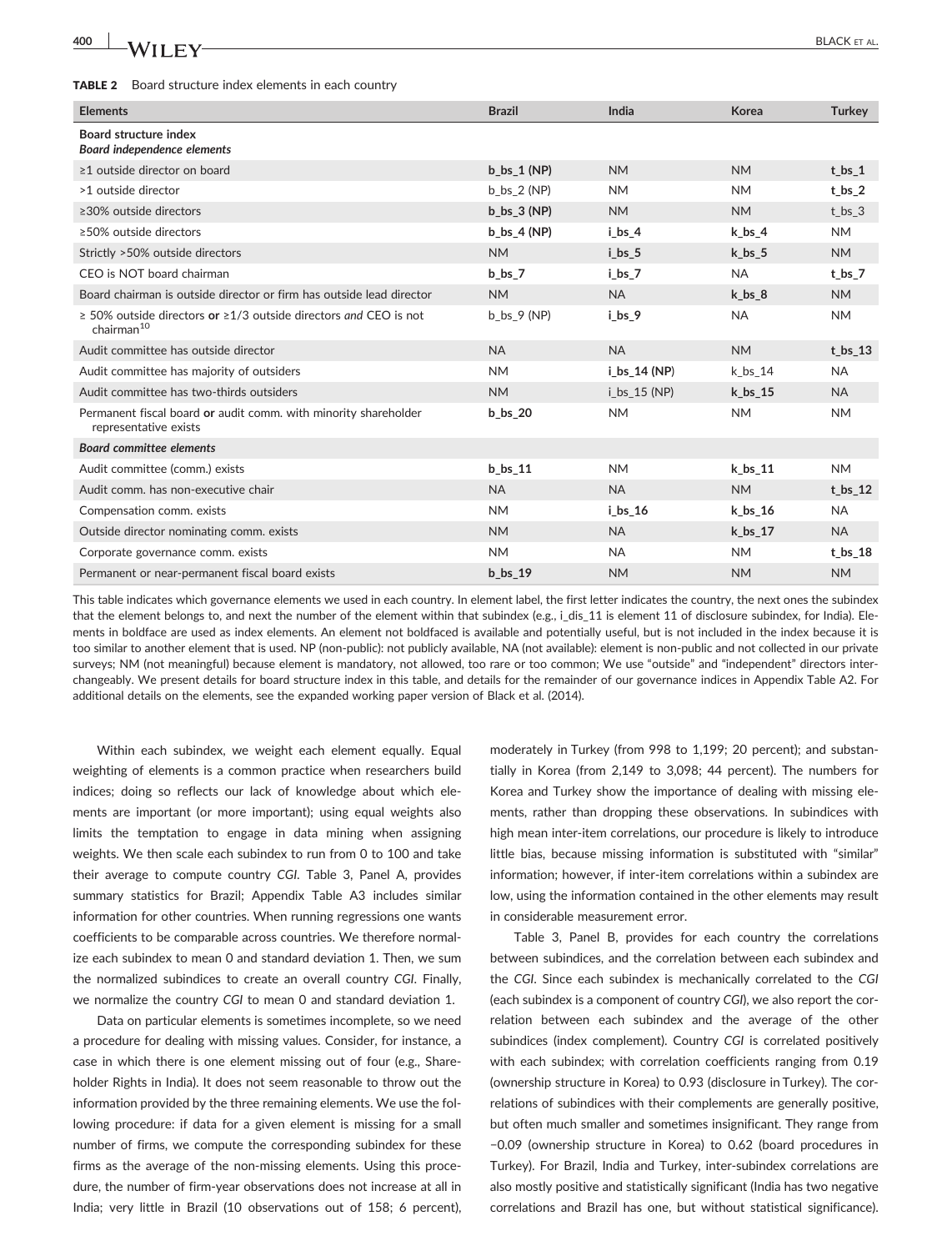#### TABLE 3 Summary statistics and correlations for corporate governance indices

| Panel A. Summary statistics for Brazil |       |        |           |          |       |  |  |  |
|----------------------------------------|-------|--------|-----------|----------|-------|--|--|--|
|                                        | Mean  | Median | Std. dev. | Min      | Max   |  |  |  |
| Disclosure index (DS)                  | 78.78 | 90.91  | 24.65     | 18.18    | 100   |  |  |  |
| Board structure index (BS)             | 50.02 | 57.14  | 21.67     | $\Omega$ | 100   |  |  |  |
| Ownership structure index (OWN)        | 58.95 | 57.44  | 15.95     | 26.31    | 91.30 |  |  |  |
| Board procedure index (BP)             | 66.40 | 66.67  | 25.03     | $\Omega$ | 100   |  |  |  |
| Minority shareholder rights index (SR) | 46.37 | 57.14  | 26.32     | 0        | 100   |  |  |  |
| Related party transactions index (RPT) | 64.42 | 80.00  | 30.82     | $\Omega$ | 100   |  |  |  |
| Brazil CGI                             | 60.82 | 63.03  | 13.63     | 20.12    | 90.12 |  |  |  |

Sample is pooled across years. Indices are non-normalized (0-100). Brazil CGI is average of non-normalized indices.

#### Panel B. Correlation coefficients

|                                   | <b>Brazil</b> |                      |             |                        |                      |                      |  |
|-----------------------------------|---------------|----------------------|-------------|------------------------|----------------------|----------------------|--|
|                                   | <b>DS</b>     | <b>BS</b>            | <b>OWN</b>  | <b>BP</b>              | <b>SR</b>            | <b>RPT</b>           |  |
| <b>Brazil CGI</b>                 | $0.76***$     | $0.48$ ***           | $0.36***$   | $0.56$ ***             | $0.70$ ***           | $0.45$ **            |  |
| Subindex complement               | $0.57***$     | $0.24$ ***           | 0.18        | $0.29***$              | $0.47$ ***           | 0.08                 |  |
| Disclosure index                  |               | $0.19$ ***           | $0.24$ **   | $0.40$ ***             | $0.61$ ***           | $0.10$ <sup>*</sup>  |  |
| Board structure index             |               |                      | $0.10*$     | $0.28$ ***             | $0.23***$            | 0.05                 |  |
| Ownership structure index         |               |                      |             | 0.05                   | $0.29***$            | 0.04                 |  |
| Board procedure index             |               |                      |             |                        | $0.15***$            | $-0.01$              |  |
| Minority shareholder rights index |               |                      |             |                        |                      | 0.07                 |  |
|                                   | India         |                      |             |                        |                      |                      |  |
| India CGI                         | $0.52$ ***    | $0.44$ ***           |             | $0.55\overset{***}{ }$ | $0.36***$            | $0.64$ **            |  |
| Subindex complement               | $0.17$ ***    | $0.09$ <sup>**</sup> |             | $0.24$ ***             | 0.04                 | $0.13$ *             |  |
| Disclosure index                  |               | 0.039                |             | $0.19***$              | $0.07$ <sup>**</sup> | $0.09$ <sup>**</sup> |  |
| Board structure index             |               |                      |             | $0.07$ **              | $-0.01$              | $0.09$ <sup>*</sup>  |  |
| Board procedure index             |               |                      |             |                        | $0.14***$            | $0.17***$            |  |
| Minority shareholder rights index |               |                      |             |                        |                      | $-0.04$              |  |
|                                   | Korea         |                      |             |                        |                      |                      |  |
| Korea CGI                         | $0.75***$     | $0.63$ ***           | $0.19***$   | $0.67***$              | $0.74***$            |                      |  |
| Subindex complement               | $0.43***$     | $0.51$ ***           | $-0.09$ *** | $0.44$ ***             | $0.46$ ***           |                      |  |
| Disclosure index                  |               | $0.42$ ***           | $-0.06$ *** | $0.36***$              | $0.38***$            |                      |  |
| Board structure index             |               |                      | $-0.06***$  | $0.44$ ***             | $0.39***$            |                      |  |
| Ownership structure index         |               |                      |             | $-0.12$ ***            | $-0.04$ ***          |                      |  |
| Board procedure index             |               |                      |             |                        | $0.39***$            |                      |  |
|                                   | <b>Turkey</b> |                      |             |                        |                      |                      |  |
| <b>Turkey CGI</b>                 | $0.93***$     | $0.65***$            | $0.19**$    | $0.73***$              | $0.35***$            |                      |  |
| Subindex complement               | $0.58***$     | $0.46**$             | $0.07**$    | $0.62***$              | $0.24***$            |                      |  |
| Disclosure index                  |               | $0.37$ ***           | $0.05^*$    | $0.52$ ***             | $0.20$ ***           |                      |  |
| Board structure index             |               |                      | 0.01        | $0.43***$              | $0.15***$            |                      |  |
| Ownership structure index         |               |                      |             | 0.04                   | $0.05$ **            |                      |  |
| Board procedure index             |               |                      |             |                        | $0.27***$            |                      |  |

Pearson correlation coefficients for non-normalized country CGI, subindices, and "subindex complements" (for each subindex, the complement is the average of the other subindices). \*, \*\*, and \*\*\* respectively indicate significance at 10%, 5%, and 1% levels. Significant correlations (at 5% or better) are in bold.

Korea is an exception because ownership structure subindex correlates negatively with the other subindices.

It is worthwhile taking a more granular look at selected subindices. In Brazil, RPT subindex correlates quite weakly with the other subindices. The low correlation is not inherently good or bad. The weak correlation could be a sign of a weak index that does not capture control of RPTs very well. But it could also indicate that the RPT subindex is capturing an aspect of overall governance that is not well captured by any other subindex. We return to what we can say about which interpretation is more likely below, in the PCA analysis. For Korea, the negative correlation between the ownership structure subindex and the other subindices suggests substitution between subindices: firms with strong scores on the ownership subindex may choose governance structures which provide lower scores on other subindices.

The generally positive, and sometimes large inter‐subindex correlations underscore the need to control for a broad measure of governance when assessing the predictive power of a particular aspect of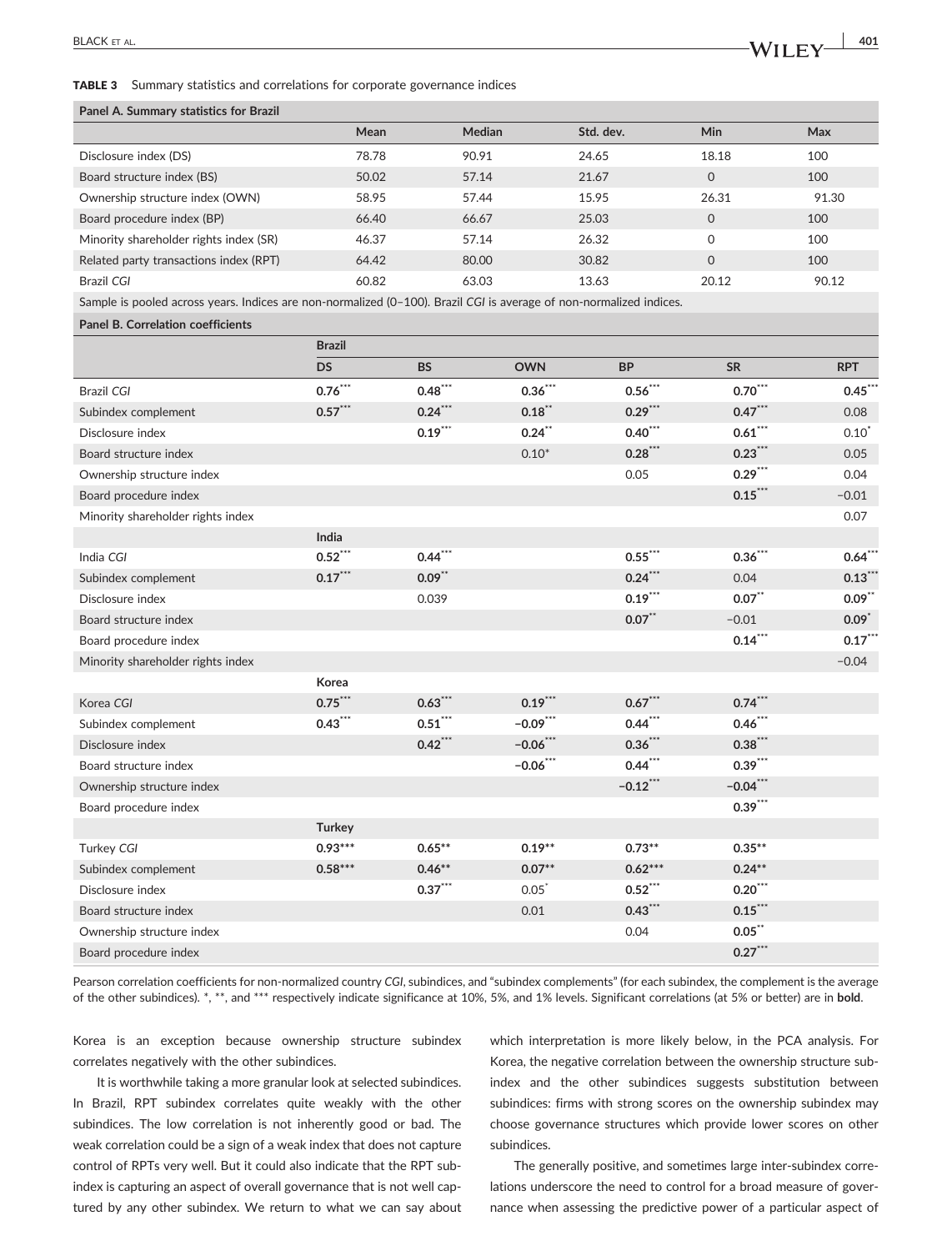governance. Failing to do so will lead to omitted variable bias (from omitting the remaining subindices).

### 3 | METHODOLOGY TO ASSESS CONSTRUCT VALIDITY

In this section we present the two methods that we use to assess the internal validity of country CGI and subindices: Cronbach's α and principal component analysis (PCA).

### 3.1 Cronbach's alpha

Cronbach's  $\alpha$  is a measure of the correlation between elements of a multipart measure and ranges from 0 to 1. It is defined as:

$$
\alpha = \frac{nr}{1 + (n-1)r} \tag{1}
$$

Here n is the number of governance elements in the measure and r is the mean correlation among the elements. A "high"  $\alpha$  provides evidence that the elements measure a similar underlying concept. Conversely, a "low"  $\alpha$  provides evidence that the elements are not capturing a coherent underlying concept. As Eqn 1 makes apparent, Cronbach's  $\alpha$  measures whether the elements of a multipart measure correlate with each other. It does not—and cannot—directly assess how well the elements capture the underlying construct. Thus, a respectable α value can be seen as necessary, but not sufficient, for true construct validity.

Unfortunately, Cronbach's α has several important weaknesses. There is no simple measure for what counts as "high enough." One problem can be explained by analogy. Consider a test for general skill in mathematics. If the test consists solely of 20 problems in single‐digit addition, measured  $\alpha$  will be high, but this is only because one has, in substance, asked similar questions 20 times. One must start instead with a conscious effort to ask different questions, covering different aspects of mathematical knowledge. For governance, one must choose elements which are not too similar to each other. If one succeeds, the inter-item correlations should generally be positive, but not "too high."

For a test designed in this way, to ask different questions, rather than multiple variants of the same question, one rule of thumb from psychology is that α values above 0.7 are considered strong, and values above 0.6 are respectable (Kline, 2000). However, much of the education and psychology literature on Cronbach's α ignores the sense in which high α, driven by high inter‐item correlation, might be a sign of test weakness, rather than strength.<sup>3</sup>

Cronbach's  $\alpha$  has other weaknesses. First, as n increases,  $\alpha$  converges to 1 even if r is low. In effect, one can get a high α from a few, strongly correlated elements, or from a larger number of elements that correlate more weakly with each other. Second, with dichotomous elements, such as the elements of our governance indices, correlations tend to be small, yielding lower α values.<sup>4</sup>

With all these weaknesses, one might wonder why one should use this measure. We can offer several incomplete answers. First, the alternative of ignoring construct validity concerns is not appealing. Second, we do not have a better measure. Third, we do not use Cronbach's α

alone. Instead, we use several different approaches, to understand the apparent validity of our governance measures. In particular, we attend closely to inter‐element and inter‐subindex correlations, and also use PCA analysis.

### 3.2 | Principal component analysis

Our second approach relies on PCA. In this approach, one creates eigenvectors (linear combinations of governance elements) based on the correlation matrix between governance elements (or subindices). These are usually termed "principal components." PCA is related to, but distinct from, "factor analysis." The vector with the largest eigenvalue is the first principal component; the vector with the second largest eigenvalue is the second component, and so on. One usually seeks to interpret the components with the largest eigenvalues, and ignores components with low eigenvalues. One rule of thumb is to retain components with eigenvalues greater than 1.0. But this is only a crude rule, because the more elements one starts with, the more eigenvectors will have eigenvalues above 1.

In our setting, where we combine elements into subindices, one can construct principal components either as linear combinations of the subindices, or as linear combinations of the elements; we use both approaches. In forming principal components from elements, we examine the five components in each country with the highest eigenvalues.

One typically tries to interpret each component by examining the elements with high "loadings" for that component. A rule of thumb in factor analysis (which has strong similarities to PCA) is to focus on elements with loadings greater than 0.4 (Costello & Osborne, 2005); we use this rule of thumb here. To interpret the retained principal components, it is common to rotate them. We use varimax rotation – a common choice, which preserves the orthogonality of the components, while maximizing the sum of variances of the squared loadings (Jolliffe, 2002: 269). Varimax rotation often results in principal components which are easier to interpret than alternative rotations.

### 3.3 | Panel data analyses

Our outcome variable is Tobin's  $q$ , which is the ratio of the market value to the book value of a firm's assets. Tobin's  $q$  is a common outcome in "governance‐to‐value" studies. It is a measure of the value of minority shares, and does not capture any extra value of the control block. Tobin's  $q$  can be used to measure the value added by corporate governance; the idea is that better governance leads investors to ascribe higher value to the same assets. Some governance aspects can also redistribute value between controllers and minority shareholders, without affecting overall firm value. Tobin's  $q$  is itself an often criticized construct; it remains commonly used because there is no good replacement. In this study, we employ it as a reasonable proxy for the value effects of firms' governance choices.

To reduce the influence of high-q outliers, we use the natural logarithm of q and also exclude outliers (year by year), for which if a studentized residual from regressing ln(Tobin's q) on country, exceeds  $|1.96|$ . To limit reverse causation, in which changes in Tobin's q lead to changes in governance, we measure governance in the first part of a year and Tobin's q at year-end.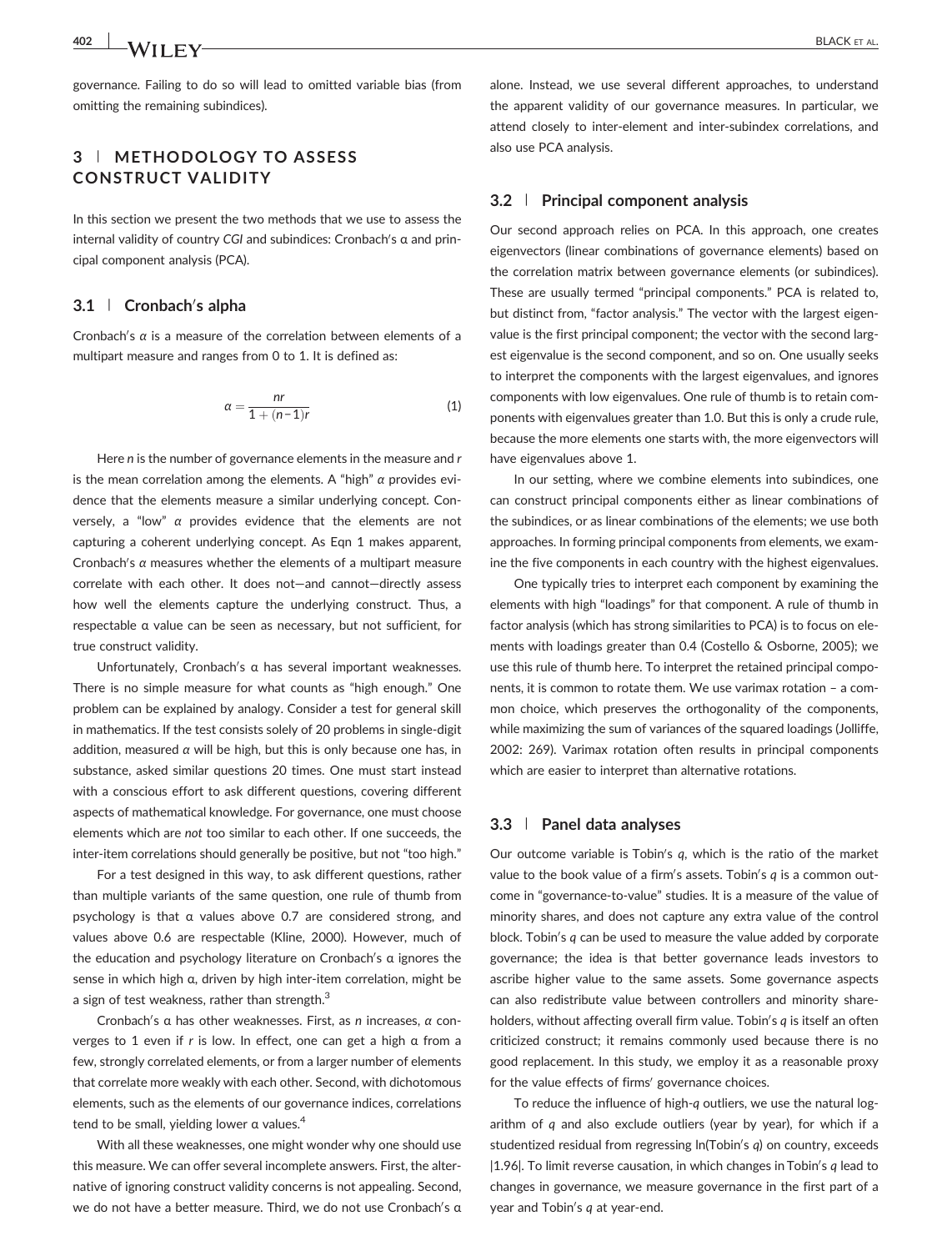We run firm fixed effects (FE) regressions in each country using an unbalanced panel. The firm FE model is well known (e.g., Wooldridge, 2010, §10.2). We review here selected aspects that are relevant for our study; see Black et al., 2014, 2017, for more details. The model is:

$$
\ln(q_{i,t}) = \beta_0 + \beta_1 \times \text{CGI}_{i,t} + \beta_2 \times \mathbf{x}_{i,t} + g_t + f_i + \varepsilon_{i,t}
$$
 (2)

Here  $CGI_{it}$  is either an overall country governance index or a vector of subindices;  $x_{i}$ , is a vector of covariates, which we assume to be exogenous. Appendix Table A6 provides covariate definitions and indicates which covariates are available in each country. The  $g_t$  are year dummies and the  $f_i$  are firm effects. Exogeneity requires, among other things, that current country governance indices do not influence future **x**'s. This is unlikely to be strictly true, but may be a reasonable approximation, especially with firm effects. Prior studies find that time‐varying firm characteristics only weakly predict governance. (For Korea, see Black, Jang, & Kim, 2006; for India, see Balasubramanian, Black, & Khanna, 2010; for Turkey, see Ararat, Black, & Yurtoglu, 2017.) Bhargava and Sargan (1983) suggest that assuming exogeneity is more reasonable if one uses a random effects or fixed effects specification to address unobserved heterogeneity, and the data has a "short" time dimension and a time‐persistent variable of interest. Grieser and Hadlock (2016) provide evidence that this exogeneity assumption may not be satisfied in many corporate finance studies and discuss how one might test this assumption; doing so is beyond the scope of this paper. Both fixed effects and random effects will be inconsistent if there are omitted time‐varying firm covariates that are correlated with both governance indices and Tobin's q.

Subject to these exogeneity requirements, the firm FE estimator is consistent even if the firm effects are correlated with country governance indices and other covariates. However, fixed effects estimates rely only on within-firm variation over time, which reduces power. Since governance often changes slowly over time, the loss of power can be substantial. One also cannot use FE to study aspects of governance with little time variation, notably ownership structure.

We address the potential for correlated standard errors by clustering at the firm level, which allows for correlation within firms, across time.

### 4 | RESULTS AND DISCUSSION

### $4.1$   $\parallel$  Cronbach's  $\alpha$  and mean correlations

### 4.1.1 | Assessment for overall governance indices

Table 4 reports information on Cronbach's  $\alpha$  and mean inter-item correlations. Panel A considers the governance elements individually (not combined into subindices). Cronbach's α values range from 0.70 in India to 0.94 in Turkey. These are reasonably strong values. However, mean inter‐element correlations range from 0.05 in India to 0.25 in Turkey. Thus, the strong α scores are driven by a substantial number of elements (ranging from 27 in Korea to 44 in Turkey) rather than high inter‐element correlations.

Figure 1 provides a histogram showing the frequency distribution of pairwise correlations of governance elements for Brazil (43 elements); Appendix Figure A1 provides similar histograms for the other countries. For Brazil correlations are in the range of [−0.62, 0.87], but only a few have absolute values exceeding 0.5 and most are between −0.25 and +0.25. The mean (median) absolute value is 0.13 (0.08). The mean and median pairwise correlations for India and Korea are similar at 0.11 (0.05) for India and 0.11 (0.09) for Korea. The Turkey

| TABLE 4 Cronbach's a for country corporate governance indices and subindices |
|------------------------------------------------------------------------------|
|                                                                              |

|                                 |                                                    | <b>Brazil</b>       | India               | Korea | <b>Turkey</b>       |
|---------------------------------|----------------------------------------------------|---------------------|---------------------|-------|---------------------|
| A. All governance elements      | Cronbach's $\alpha$                                | 0.80                | 0.70                | 0.76  | 0.94                |
|                                 | Mean $r$                                           | 0.09                | 0.05                | 0.10  | 0.25                |
|                                 | No. of elements                                    | (43)                | (42)                | (27)  | (44)                |
| <b>B.</b> All subindices        | Cronbach's $\alpha$                                | 0.56                | 0.31                | 0.50  | 0.58                |
|                                 | Mean $r$                                           | 0.18                | 0.08                | 0.20  | 0.22                |
|                                 | No. of elements                                    | (6)                 | (5)                 | (4)   | (5)                 |
| C. Board structure subindex     | Cronbach's $\alpha$                                | 0.50                | 0.38                | 0.74  | 0.75                |
|                                 | Mean $r$                                           | 0.13                | 0.09                | 0.29  | 0.34                |
|                                 | No. of elements                                    | (7)                 | (6)                 | (7)   | (6)                 |
| D. Board procedure subindex     | Cronbach's $\alpha$                                | 0.58                | 0.56                | 0.49  | 0.61                |
|                                 | Mean $r$                                           | 0.19                | 0.09                | 0.07  | 0.24                |
|                                 | No. of elements                                    | (6)                 | (13)                | (12)  | (5)                 |
| E. Disclosure subindex          | Cronbach's $\alpha$                                | 0.84                | 0.69                | 0.43  | 0.86                |
|                                 | Mean $r$                                           | 0.32                | 0.15                | 0.20  | 0.21                |
|                                 | No. of elements                                    | (11)                | (13)                | (3)   | (23)                |
| F. Ownership structure subindex | Cronbach's $\alpha$<br>Mean $r$<br>No. of elements | 0.64<br>0.26<br>(5) |                     | (1)   | 0.40<br>0.10<br>(6) |
| G. Shareholder rights subindex  | Cronbach's $\alpha$                                | 0.68                | 0.11                | 0.33  | 0.42                |
|                                 | Mean $r$                                           | 0.23                | 0.03                | 0.14  | 0.15                |
|                                 | No. of elements                                    | (7)                 | (4)                 | (3)   | (4)                 |
| H. RPTs subindex                | Cronbach's $\alpha$<br>Mean $r$<br>No. of elements | 0.77<br>0.32<br>(7) | 0.77<br>0.36<br>(6) |       |                     |

This table shows Cronbach's α (top row), mean correlation (r) between elements (middle row), and number of elements (in parentheses) for corporate governance elements, indices, and elements within subindices. There is no Cronbach's α for the ownership structure subindex in Korea, because the subindex has only one element.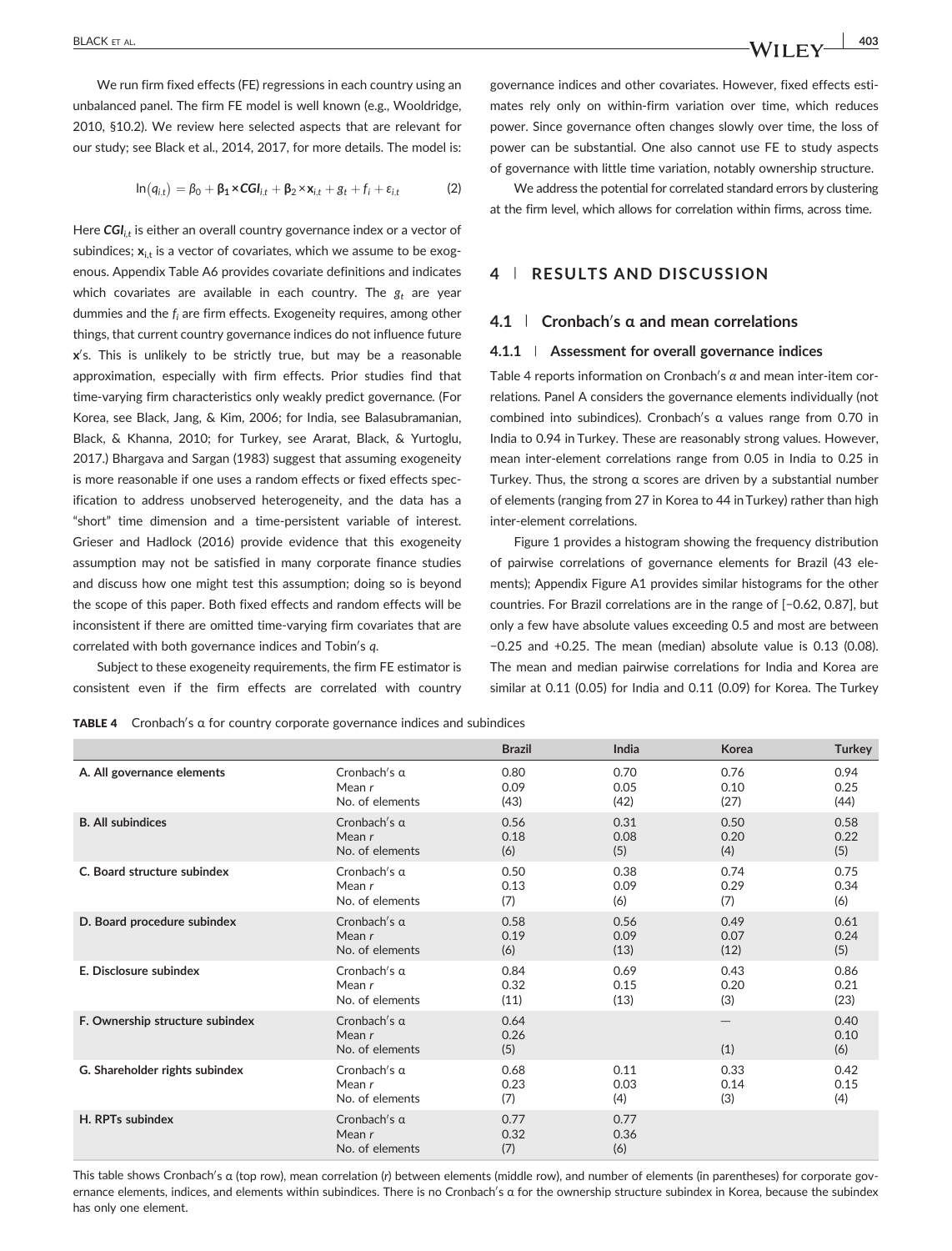**404 WA/II EV** BLACK ET AL.



FIGURE 1 Histogram of governance element correlations: Brazil. Histogram shows the frequency distribution for the correlations between the 43 elements of Brazil CGI. The minimum (maximum) correlation is −0.62 (+0.87). The mean (median) value of the absolute values of the correlations is 0.13 (0.08) [Colour figure can be viewed at [wileyonlinelibrary.com](http://wileyonlinelibrary.com)]

correlations are larger; the mean (median) absolute values is 0.22 (0.13), and around 16 percent of the correlations exceed  $0.5<sup>5</sup>$  Most pairwise correlations are relatively small because most governance elements are binary and because, in choosing elements, we excluded potential elements that were too similar to each other. The generally low correlations, combined with relatively strong Cronbach's α values, suggest that, as we intended in building the indices, the elements capture different aspects of corporate governance.

We also investigate Cronbach's  $\alpha$  and inter-item correlation for the overall governance indices, treating them as composed of subindices, rather than individual elements (Table 4, Panel B). Since subindices seek to capture different aspects of governance, one would hope for intermediate correlations. Conversely, high inter-index correlations might suggest that some subindices are measuring similar underlying constructs, and should perhaps be combined. Cronbach's α values are smaller than in Panel A, even though the mean correlation is larger, due to the small number of subindices. Brazil, Korea, and Turkey have respectable α values, ranging from 0.50 to 0.58. India, however, is a noticeable laggard: 0.31. Most but not all inter-subindex correlations are positive, the mean absolute value ranges from 0.18 to 0.22 for Brazil, Korea, and Turkey, but is only 0.08 in India.

The Cronbach's α exercise can inform one's assessment of the construct validity of the overall governance indices. For Brazil, Korea, and Turkey, our judgment is that the overall indices appear to be reasonable constructs. In contrast, for India, the lower subindex‐based α score and low inter-subindex correlations provide a warning that construct validity is limited for India CGI, and should prompt investigation of why this might be and what, if anything, researchers might do about this.

#### 4.1.2 | Assessment for subindices

In Panels C–H of Table 4, we focus on the construct validity of the subindices. If the subindices are well designed, we hope to find intermediate α values for elements within a single subindex. High α values suggest that elements are too similar to each other; low values suggest

that they are not capturing a similar underlying concept. In fact,  $C$ ronbach's  $\alpha$  values are smaller than for the overall indices. This is expected due to the smaller number of elements in each subindex. However, most α values are reasonably high. They range from 0.11 for India shareholder rights to 0.86 for Turkey disclosure; 5 of the 19 subindex α values are above 0.7; and 10 values are above 0.6. Only the India shareholder rights subindex has α below 0.3. Some of the lower observed  $\alpha'$ s result from a small number of measurable elements, either because data is not available, or because of regulation that limits firms' governance choices.

Most subindices also have reasonable mean inter‐element correlations, ranging from 0.03 for India shareholder rights to 0.36 for India RPTs. The correlations are between 0.30 and 0.36 for three of the pairwise comparisons; between 0.20 and 0.29 for six more; between 0.10 and 0.19 for six pairs; and 0.09 for the remaining four pairs (three of these pairs are from India).

This evidence suggests that most subindices, for most countries, are reasonable constructs. At the same time, this analysis suggests caution in relying on some subindices as good measures of underlying governance aspects. For example, the low Cronbach's  $\alpha$  value for India shareholder rights suggests that this subindex is a poor construct. At the other extreme, Turkey disclosure has a high Cronbach's α of 0.86. This high α is driven mostly by a large number of elements (23), rather than a large inter-element correlation (0.21); this combination suggests that this subindex provides a good measure of overall firm disclosure choices.

#### $4.1.3$   $\perp$  Lessons from Cronbach's  $\alpha$  analysis

The main lessons from our analysis of Cronbach's α and mean interitem correlations include:

- i Our procedure for building indices and subindices yield reasonable constructs in most cases, but construct validity can be less satisfactory for specific countries and subindices (mostly in India).
- ii In assessing construct validity, one should consider both Cronbach's α and inter‐item correlations, with the ideal being to obtain intermediate inter‐element correlations (high values suggest failure to choose distinct elements or subindices; while low values suggest that the items may not capture a coherent underlying construct).
- iii Since correlations among elements of subindices are relatively low, subindices with only a few elements increase the risk that one is not measuring well the intended general governance aspect.
- iv The low correlations between subindices suggest that to measure overall governance, one needs a broad index; conversely, an index for a particular aspect, such as board independence, is a partial measure of overall governance.

### 4.2 | Principal component analysis

In Table 5, we present PCA results for subindices for all four countries (Panel A), and element‐level results for Brazil (Panel B). Appendix Table A5 presents element‐level results for the other countries.

Consider first the subindex results in Panel A. We report only principal components with eigenvalues above 1.0 ("retained components"). There are two retained components for Brazil, India, and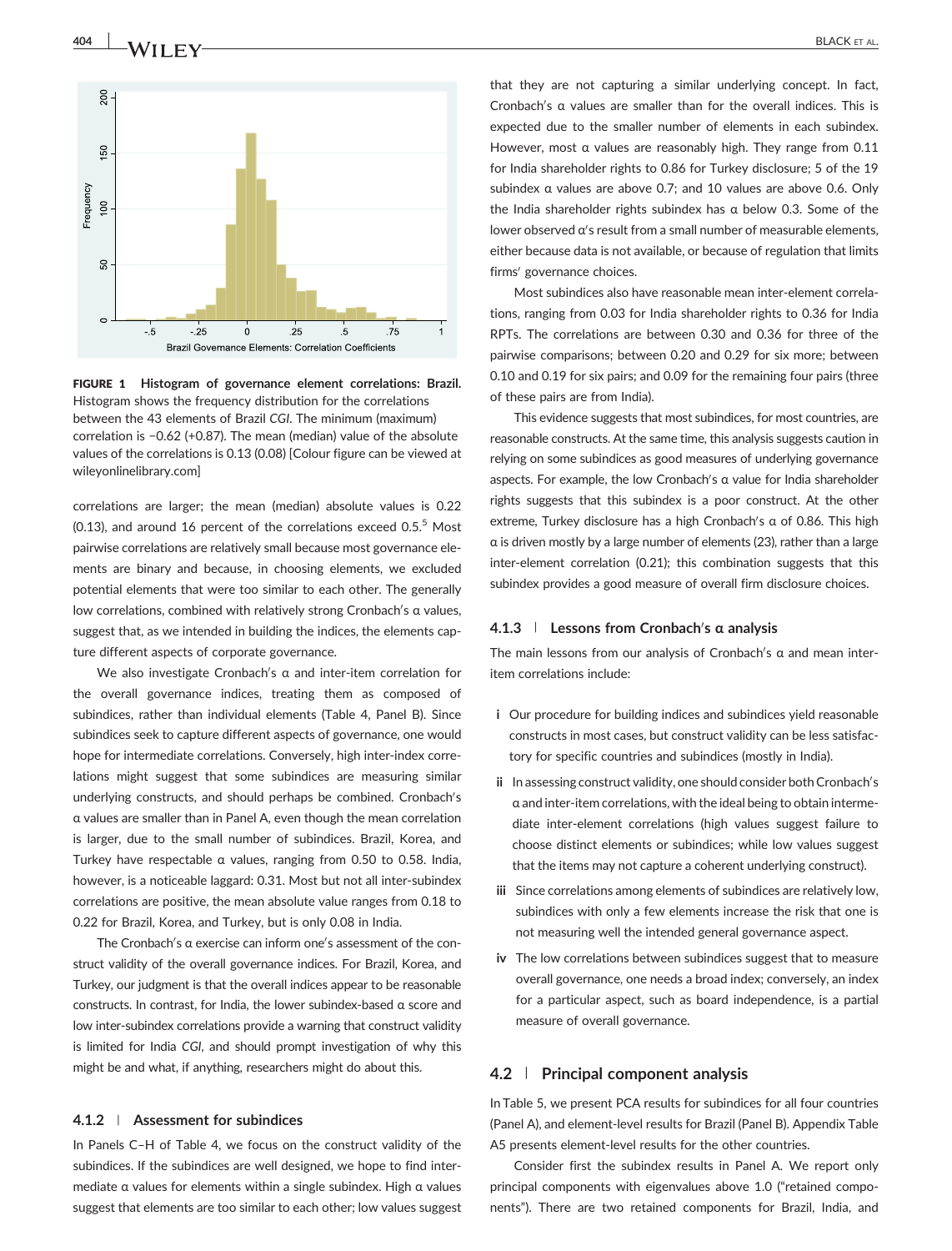### TABLE 5 Principal component analysis (PCA)

|                           | Panel A. Subindex components for all countries    |                              |                           |                           |                    |                        |                       |                      |  |  |
|---------------------------|---------------------------------------------------|------------------------------|---------------------------|---------------------------|--------------------|------------------------|-----------------------|----------------------|--|--|
|                           | Eigenvalue                                        | <b>Explained</b><br>variance | <b>Board</b><br>structure | <b>Board</b><br>procedure | <b>Disclosure</b>  | Ownership<br>structure | Shareholder<br>rights | <b>RPTs</b>          |  |  |
| <b>Brazil</b>             |                                                   |                              |                           |                           |                    |                        |                       |                      |  |  |
| Component 1               | 2.08                                              | 34.6%                        | 0.448                     | 0.575                     | 0.860              | 0.399                  | 0.790                 | 0.173                |  |  |
| Component 2               | 1.19                                              | 19.8%                        | $-0.655$                  | $-0.435$                  | 0.074              | 0.708                  | 0.224                 | 0.118                |  |  |
| India                     |                                                   |                              |                           |                           |                    |                        |                       |                      |  |  |
| Component 1               | 1.37                                              | 24.7%                        | 0.568                     | 0.439                     | 0.323              | $-0.284$               | 0.730                 | 1.37                 |  |  |
| Component 2               | 1.08                                              | 24.5%                        | $-0.122$                  | 0.597                     | 0.543              | 0.748                  | $-0.009$              | 1.08                 |  |  |
| Korea                     |                                                   |                              |                           |                           |                    |                        |                       |                      |  |  |
| Component 1               | 2.24                                              | 44.8%                        | 0.767                     | 0.751                     | 0.722              | $-0.179$               | 0.730                 | 2.24                 |  |  |
| Turkey                    |                                                   |                              |                           |                           |                    |                        |                       |                      |  |  |
| Component 1               | 2.04                                              | 40.9%                        | 0.730                     | 0.812                     | 0.802              | $-0.007$               | 0.445                 |                      |  |  |
| Component 2               | 1.00                                              | 20.1%                        | $-0.095$                  | 0.046                     | 0.029              | 0.957                  | 0.305                 |                      |  |  |
|                           | Panel B. Individual element components for Brazil |                              |                           |                           |                    |                        |                       |                      |  |  |
| <b>Variable</b>           |                                                   | Component 1                  | Component 2               |                           | <b>Component 3</b> | Component 4            |                       | Component 5          |  |  |
| Eigenvalue                |                                                   | 4.53                         | 4.28                      |                           | 3.83               | 2.61                   |                       | 2.32                 |  |  |
| <b>Explained variance</b> | 10.5%                                             |                              | 9.9%                      |                           | 8.9%               | 6.0%                   |                       | 5.4%                 |  |  |
| Board structure (7)       |                                                   |                              |                           |                           |                    |                        |                       |                      |  |  |
| $b_bs_1$                  |                                                   | $-0.007$                     | 0.074                     |                           | 0.025              | 0.949                  |                       | $-0.015$             |  |  |
| $b_bs_3$                  |                                                   | $-0.007$                     | 0.074                     |                           | 0.025              | 0.949                  |                       | $-0.015$             |  |  |
| $b_bs_4$                  |                                                   | $-0.016$                     | $-0.121$                  |                           | $-0.152$           | 0.683                  |                       | 0.080                |  |  |
| Board procedures (6)      |                                                   |                              |                           |                           |                    |                        |                       |                      |  |  |
| $b$ _ $bp$ _ $13$         |                                                   | 0.460                        | 0.022                     |                           | $-0.072$           | $-0.054$               |                       | $-0.037$             |  |  |
| Disclosure (11)           |                                                   |                              |                           |                           |                    |                        |                       |                      |  |  |
| $b$ _dis_2                |                                                   | 0.689                        | 0.313                     |                           | 0.036              | $-0.098$               |                       | 0.020                |  |  |
| $b$ _dis_3                |                                                   | 0.815                        | 0.129                     |                           | $-0.035$           | 0.022                  |                       | 0.127                |  |  |
| $b$ _dis_4                |                                                   | 0.417                        | 0.236                     |                           | 0.032              | 0.062                  |                       | $-0.151$             |  |  |
| $b\_dis_5$                |                                                   | 0.836                        | 0.229                     |                           | 0.042              | $-0.001$               |                       | 0.081                |  |  |
| $b$ _dis_7                |                                                   | 0.627                        | 0.492                     |                           | $-0.008$           | $-0.050$               |                       | 0.120                |  |  |
| $b$ _dis_8                |                                                   | 0.709                        | 0.303                     |                           | $-0.012$           | 0.039                  |                       | $-0.013$             |  |  |
| $b$ _dis_9                |                                                   | 0.467                        | 0.611                     |                           | 0.019              | $-0.002$               |                       | 0.138                |  |  |
| $b$ _dis_17               |                                                   | 0.567                        | 0.597                     |                           | 0.001              | $-0.030$               |                       | 0.019                |  |  |
| Ownership structure (5)   |                                                   |                              |                           |                           |                    |                        |                       |                      |  |  |
| $b_{own_2}$               |                                                   | 0.065                        | 0.432                     |                           | $-0.116$           | $-0.038$               |                       | 0.439                |  |  |
| $b_{own_3}$               |                                                   | 0.074                        | 0.208                     |                           | $-0.052$           | $-0.088$               |                       | 0.649                |  |  |
| b_own_5                   |                                                   | 0.081                        | 0.197                     |                           | $-0.086$           | $-0.005$               |                       | 0.768                |  |  |
| Shareholder rights (7)    |                                                   |                              |                           |                           |                    |                        |                       |                      |  |  |
| $b$ _sr_12                |                                                   | 0.280                        | 0.779                     |                           | 0.043              | 0.067                  |                       | 0.213                |  |  |
| $b$ _sr_13                |                                                   | 0.195                        | 0.753                     |                           | 0.063              | 0.146                  |                       | 0.190                |  |  |
| $b$ _sr_14                |                                                   | 0.277                        | 0.797                     |                           | $-0.032$           | $-0.001$               |                       | 0.282                |  |  |
| $b$ _sr_16                |                                                   | 0.101                        | 0.650                     |                           | $-0.047$           | 0.108                  |                       | $-0.057$             |  |  |
| <b>RPTs (7)</b>           |                                                   |                              |                           |                           |                    |                        |                       |                      |  |  |
| $b_rpt_1$                 |                                                   | $-0.006$<br>$-0.006$         | $-0.021$<br>$-0.021$      |                           | 0.980<br>0.980     | 0.005<br>0.005         |                       | $-0.027$<br>$-0.027$ |  |  |
| $b_rpt_2$                 |                                                   |                              |                           |                           |                    |                        |                       |                      |  |  |
| $b_rpt_3$                 |                                                   | $-0.006$                     | $-0.021$                  |                           | 0.980              | 0.005                  |                       | $-0.027$             |  |  |
| $b_rpt_8$                 |                                                   | $-0.131$                     | 0.060                     |                           | 0.624              | 0.013                  |                       | 0.024                |  |  |

Panel A: Loadings of each subindex for the two components retained in PCA for all four countries. Panel B: the loadings of each governance element for the five components of Brazil CGI with the highest eigenvalues. We report only the elements with loading above 0.4 in at least one of the five main components. Number of subindex elements in parenthesis. Both panels: We use varimax rotation. Loadings above 0.4 are in boldface. Elements are described in Table 2 and the corresponding Appendix table.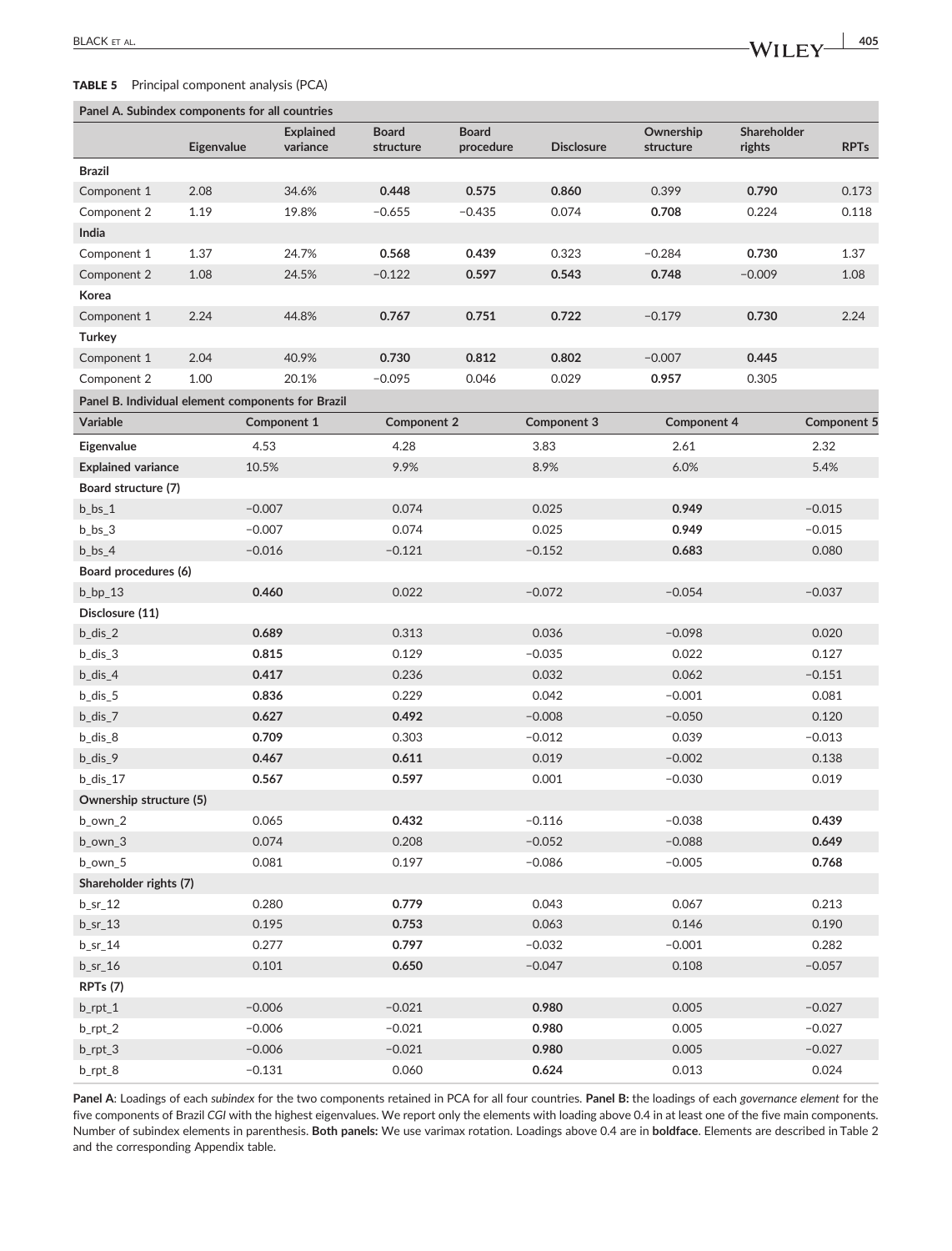406 NAZILENZ

Turkey, and one retained component for Korea. The second column in Panel A reports the eigenvalues; the third reports the fraction of total variance explained by the component; the remaining columns show the loading of each subindex for the retained components. For Brazil, Component 1 loads heavily on disclosure, but also substantially on all other subindices except RPTs. Component 2 loads mainly on ownership structure. RPTs does not load on either component, suggesting that it is not important in explaining variation in governance across firms. For India, Component 1 loads on board structure, board procedure and RPTs, while Component 2 loads on board procedure, disclosure and shareholder rights. For Korea, there is only one retained component, which loads broadly on board structure, board procedure, disclosure and shareholder rights. For Turkey, Component 1 loads broadly on board structure, board procedure, disclosure and shareholder rights; Component 2 loads on ownership structure.

Thus, for all four countries, the first retained component loads (has loadings >0.4) on either three or four subindices. This suggests that the subindices collectively capture a coherent underlying concept.<sup>6</sup> Only RPTs in Brazil and ownership structure in Korea do not load on any retained component. Thus, PCA analysis points in the same direction as Cronbach's α: to capture overall corporate governance one needs to consider a broad set of general aspects of governance. Furthermore, the portion of the variance explained by the retained factors is never above 62 percent, suggesting that the retained components do not capture the full richness embedded in the subindices.

In Panel B, we focus on Brazil. We report only the five components with the highest eigenvalues, which we term the "main" components. The first principal component for Brazil loads on nine elements, of which eight are within disclosure subindex. This suggests that there is coherence to disclosure subindex—its elements tend to load together. The second principal component loads on four elements, all within shareholder rights subindex; the third principal component loads on four elements of RPT subindex; the fourth component on three elements of board structure, and the fifth component on three elements of ownership structure. This pattern suggests that there is coherence to the subindices. In contrast, if the strongest principal components loaded on elements of multiple subindices, this would suggest that the subindices are poorly designed, and do not capture coherent aspects of governance. The five main components together load on all five Brazil subindices, supporting the need for a broad overall governance index.

Each of the five main components loads on at least three elements, suggesting that individual elements do not capture much of the total variance in governance. These five components explain 41 percent of variance. The remaining eight components with eigenvalues >1 explain another 29 percent of variance, which leaves 30 percent unexplained. This provides evidence that one needs a broad index to capture firm‐level variation.

# 4.2.1 | Lessons from the principal component analysis

Our main conclusions from the PCA analysis are:

i In the element-level analysis, most of the main components load on elements of one or two subindices rather than having loadings that are scattered across three or more subindices (Korea, with results reported in the Appendix Table A5, is an exception). This suggests that the subindices are measuring distinct, consistent constructs.

- ii Components of several different subindices load for one or more of the main components, suggesting that a narrow index will not capture overall governance well.
- iii The elements of some subindices (board structure and shareholder rights in India, and board procedures and ownership structure in Turkey) do not load on any of the main components. This creates doubt whether these subindices capture an important underlying concept.
- iv Most main components do not load on a single element (the exception is two components in Turkey, see Appendix Table A5). This reinforces the idea that one cannot capture a general aspect of governance with a single element.

The PCA results can also suggest the value of breaking a subindex into sub‐subindices. For example, the board structure subindex might be divided into sub‐subindices for board independence and board committees; and the disclosure subindex might be divided into sub‐ subindices for financial and non-financial disclosure. PCA can guide the not‐always‐obvious decisions on which element belongs best in which sub-subindex. We used our exploratory analysis in this way; it led us to modify the Turkey board structure index.

A further lesson from both the Cronbach's α analysis and PCA involves the design stage of a project that uses governance indices, when one is building an index and subindices, without yet assessing what outcomes the index may predict. Warning signs about low within‐subindex or across-subindex correlations provided by a Cronbach's α analysis, and about limited variation and subindex coherence from PCA, can suggest the need to rethink the index. One can search for additional useful elements, and consider discarding suspect elements.

### 4.3 | Governance and firm value

In this section, we report results from firm FE analyses of whether governance predicts Tobin's q. For each country, we compare results using (i) our subindices, and (ii) the main principal components as predictors. Table 6 reports our regression analysis, omitting the coefficients on the covariates, year dummies, and the constant term. Panel A reports the analysis using principal components as regressors (for technical reasons, we can use only firm‐year observations with no missing governance elements). Panel B uses the same sample but switches to subindices as regressors. Panel C is similar to Panel B but divides board structure subindex into board independence and board committees sub‐subindices.

Panel A shows that in every country the first principal component significantly and positively predicts firm value (Tobin's q). Component 1 loads on the disclosure subindex in Brazil, India, and Turkey, and on the board structure subindex in Korea. Component 2 takes a positive coefficient in all four countries but is statistically significant only in Korea; the Korea second component loads on the disclosure and board procedure subindices. All other main components are statistically insignificant.

Panel B reports subindex results.<sup>7</sup> The subindex results are substantially stronger than the PCA results for related principal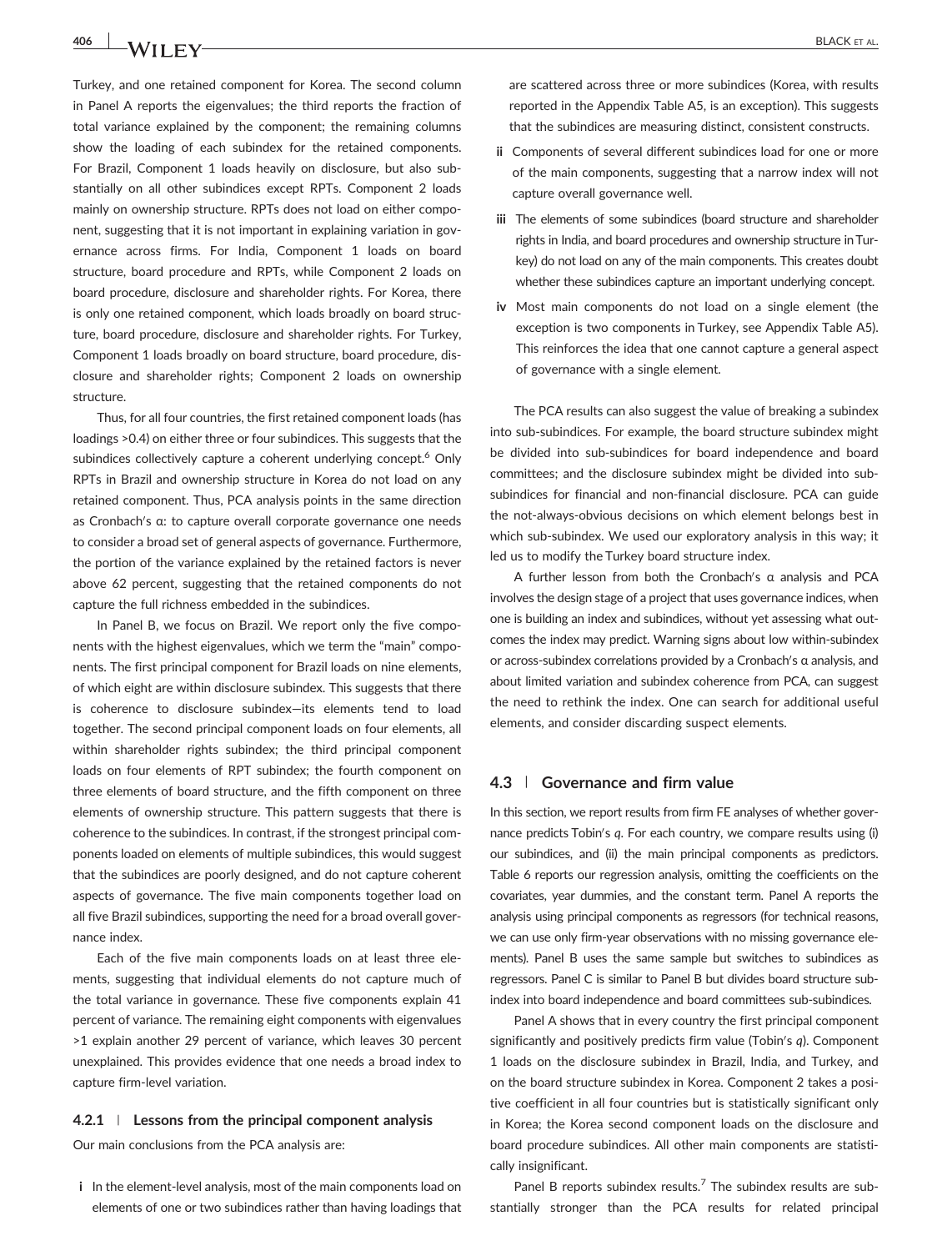TABLE 6 Governance components, subindices and firm value across countries

| Panel A: Uses principal components |                                                                          |                               |                  |                  |                   |                   |                  |                      |  |
|------------------------------------|--------------------------------------------------------------------------|-------------------------------|------------------|------------------|-------------------|-------------------|------------------|----------------------|--|
|                                    | <b>Brazil</b>                                                            |                               | India            |                  | <b>Korea</b>      |                   | <b>Turkey</b>    |                      |  |
|                                    | Coeff.                                                                   | Main loading                  | Coeff.           | Main loading     | Coeff.            | Main loading      | Coeff.           | Main loading         |  |
| Component 1                        | $0.167***$ (2.68)                                                        | <b>DIS</b>                    | $0.080**$ (1.98) | <b>DIS</b>       | $0.040***$ (3.86) | <b>BS</b>         | $0.032**$ (2.04) | <b>DIS</b>           |  |
| Component 2                        | 0.035(0.50)                                                              | DIS/SR                        | 0.028(0.75)      | <b>RPT</b>       | $0.013**$ (1.98)  | DIS/BP            | 0.026(1.39)      | <b>BS</b>            |  |
| Component 3                        | $-0.020(-0.67)$                                                          | <b>RPT</b>                    | 0.030(0.92)      | BP/DIS           | 0.006(0.80)       | <b>BS</b>         | 0.018(1.10)      | <b>DIS</b>           |  |
| Component 4                        | 0.051(1.02)                                                              | <b>BS</b>                     | $-0.008(-0.24)$  | <b>BP</b>        | 0.008(1.49)       | DIS/BP            | 0.010(0.54)      | <b>DIS</b>           |  |
| Component 5                        | $-0.085(-0.96)$                                                          | <b>OWN</b>                    | 0.030(0.92)      | <b>DIS</b>       | 0.003(0.52)       | <b>Diffuse</b>    | 0.011(0.42)      | <b>SR</b>            |  |
| <b>Covariates</b>                  | Yes                                                                      |                               | Yes              |                  | Yes               |                   | Yes              |                      |  |
| <b>Observations</b>                | 148                                                                      |                               | 411              |                  | 2,149             |                   | 998              |                      |  |
| No. of firms                       | 77                                                                       |                               | 199              |                  | 539               |                   | 188              |                      |  |
| Within $R^2$                       | 0.655                                                                    |                               | 0.469            |                  | 0.370             |                   | 0.184            |                      |  |
|                                    | Panel B: Uses subindices (all firms)                                     |                               |                  |                  |                   |                   |                  |                      |  |
|                                    |                                                                          | <b>Brazil</b>                 |                  | India            |                   | <b>Korea</b>      |                  | <b>Turkey</b>        |  |
| <b>Disclosure</b>                  |                                                                          | $0.191***$ (3.83)             |                  | $0.090**$ (2.07) |                   | $0.022***$ (2.82) |                  | $0.066***$ (2.79)    |  |
| <b>Board structure</b>             |                                                                          | $0.068*(1.77)$                |                  | 0.017(0.43)      |                   | $0.033***$ (4.61) |                  | 0.017(0.83)          |  |
| Board procedure                    |                                                                          | $-0.001(-0.02)$               |                  | $-0.031(-0.72)$  |                   | 0.006(0.90)       |                  | $-0.009$ ( $-0.45$ ) |  |
| Shareholder rights                 |                                                                          | $-0.027$ $(-0.41)$            |                  | 0.029(0.81)      |                   | $-0.002(-0.14)$   |                  | 0.008(0.53)          |  |
| Ownership structure                |                                                                          | $-0.094$ <sup>*</sup> (-1.98) |                  |                  |                   | $-0.011(-1.11)$   |                  | $0.055*$ (1.70)      |  |
| <b>RPT</b>                         |                                                                          | $-0.031(-1.26)$               |                  | 0.020(0.68)      |                   |                   |                  |                      |  |
| <b>Covariates</b>                  |                                                                          | Yes                           |                  | Yes              |                   | Yes               |                  | Yes                  |  |
| <b>Observations</b>                |                                                                          | 158                           |                  | 411              |                   | 3,098             |                  | 1,090                |  |
| No. of firms                       |                                                                          | 81                            |                  | 199              |                   | 644               |                  | 193                  |  |
| Within $R^2$                       |                                                                          | 0.592                         |                  | 0.441            |                   | 0.384             |                  | 0.484                |  |
|                                    | Panel C: Uses sub-subindices for board independence and board committees |                               |                  |                  |                   |                   |                  |                      |  |
|                                    |                                                                          | <b>Brazil</b>                 |                  | India            |                   | Korea             |                  | <b>Turkey</b>        |  |
| <b>Disclosure</b>                  |                                                                          | $0.172***$ (3.36)             |                  | $0.090**$ (2.04) |                   | $0.020***$ (2.73) |                  | $0.062**$ (2.58)     |  |
| <b>Board independence</b>          |                                                                          | $0.092**$ (2.61)              |                  | 0.012(0.32)      |                   | $0.019***$ (3.08) |                  | $0.036*$ (1.89)      |  |
| <b>Board committees</b>            |                                                                          | $-0.008(-0.17)$               |                  | 0.011(0.35)      |                   | $0.015**$ (2.37)  |                  | $-0.021(-1.07)$      |  |
| <b>Board procedure</b>             |                                                                          | $-0.007(-0.21)$               |                  | $-0.032(-0.72)$  |                   | 0.004(0.59)       |                  | $-0.006(-0.33)$      |  |
| Shareholder rights                 |                                                                          | $-0.017(-0.27)$               |                  | 0.028(0.81)      |                   | $-0.000(-0.03)$   |                  | 0.003(0.19)          |  |
| Ownership structure                |                                                                          | $-0.098**$ (-2.00)            |                  |                  |                   | $-0.012(-1.56)$   |                  | $0.056*(1.75)$       |  |
| <b>RPT</b>                         |                                                                          | $-0.027(-1.26)$               |                  | 0.019(0.67)      |                   |                   |                  |                      |  |
| Covariates                         |                                                                          | Yes                           |                  | Yes              |                   | Yes               |                  | Yes                  |  |
| <b>Observations</b>                |                                                                          | 158                           |                  | 411              |                   | 3,098             |                  | 1,090                |  |
| No. of firms                       |                                                                          | 81                            |                  | 199              |                   | 644               |                  | 193                  |  |
| Within $R^2$                       |                                                                          | 0.592                         |                  | 0.441            |                   | 0.384             |                  | 0.484                |  |

Panel A. Firm fixed effects regressions of In(Tobin's q) on first five principal components, covariates (listed in Table 4, coefficients suppressed) and constant term. Sample includes only firm‐years with complete data on all elements. Panel B replaces principal components with subindices and uses full sample (for firm-years with missing elements, we build subindices using the average of the non-missing elements of each subindex). Panel C is similar to Panel B, but separates board structure subindex into board independence and board committees sub-subindices. Observations are excluded as outliers if a studentized residual from regressing In(Tobin's q) on country CGI, year-by-year > ± 1.96. t-statistics, using firm clusters, are in parentheses. \*, \*\*, and \*\*\* respectively indicate significance at 10%, 5%, and 1% levels. Significant results (at 5% level or better) are in boldface; marginally significant results (at 10% level) in italics.

components. For example, in Turkey, we go from a barely significant result for Component 1, which loads on disclosure [coeff. = 0.032;  $t = 2.04$ ] to a stronger result for disclosure subindex [coeff. = 0.066; t = 2.79]. In Brazil and Korea, we also get sharper results for the disclosure subindex than for the principal components which loads on disclosure elements.<sup>8</sup> In Korea, the results for the board structure subindex in Panel C are statistically stronger ( $t = 4.61$ ) than those for Component 1, which loads on board structure ( $t = 3.86$ ). Thus, while the PCA results in Panel A are useful, they are not a good substitute for the

subindices in predicting Tobin's q. The subindices contain value-relevant information that the related principal components do not.<sup>9</sup>

From Panel B, we obtain a consistent result that disclosure matters and a less consistent result that board structure might also matter. The results for board structure could be mixed due to how we built this subindex, which combines board independence and board committee elements. PCA suggests that these two sets of elements should perhaps be separated. In Brazil, Component 4 loads on three board structure elements, all involving board independence; in Korea, Components 1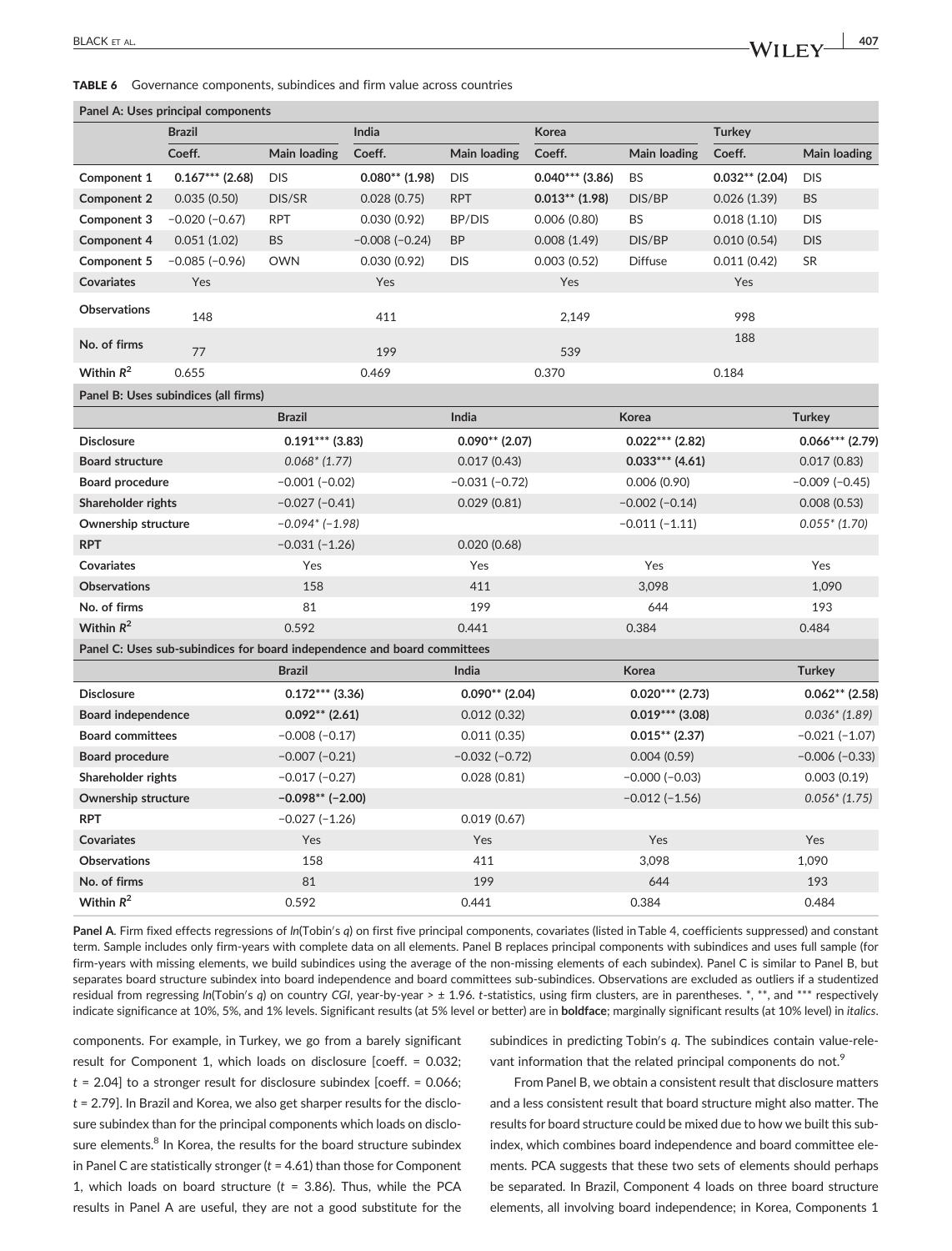and 3 load on six board structure elements, four of which relate to board independence; and in Turkey, Component 2 loads on four board structure elements, three of which relate to board independence. This suggests that it might be useful to separately assess the board independence and board committee elements of board structure. Panel C therefore reports regression results after splitting board structure subindex into sub-subindices for board independence and board committees. This panel provides stronger evidence that board independence predicts higher firm value. Board independence sub‐subindex takes a positive, statistically significant coefficient in Korea and Brazil, and is marginally significant in Turkey. The exception is India, which has high minimum board independence requirements. Our board independence sub-subindex can capture only variation above those minimums, which might be unimportant to firm value. In contrast, board committees sub‐ subindex is positive and significant only for Korea, and indeed takes a negative coefficient for Brazil and Turkey.

### 5 | CONCLUSION

Studies of firm‐level corporate governance frequently rely on indices which are assumed to capture underlying, unobserved corporate governance. However, the construct validity of these indices is rarely addressed. This paper is a first attempt to investigate how the construct validity of firm‐level governance indices can be assessed, and what one can learn about index construction from that effort. We study the construct validity of firm-level indices in four major emerging markets: Brazil, India, Korea, and Turkey. We do so at two levels: for overall governance indices, comprised of subindices, which are comprised of governance elements, and for subindices, comprised of elements. We use three principal measures: Cronbach's α, inter-item correlations, and PCA. The overall indices generally appear to provide reasonable construct validity. The mean correlations across subindices are moderate, suggesting that the subindices in fact capture different aspects of governance. Conversely, these correlations suggest that inference from a narrow index, a single subindex, or, even worse, a single element, likely suffers from omitted variable bias, because of the omission of important aspects of governance.

At the subindex level, construct validity in often reasonable, but we find exceptions, where one has less confidence that a subindex is measuring a coherent underlying governance aspect. Shareholder rights subindex for India is an example. One can also use the construct validity analysis as a guide to how to build indices and subindices. We rely on that analysis to guide an effort to divide board structure subindex into sub‐subindices for board independence and board committees.

We find that regressions of outcome variables (we use Tobin's  $q$ ) on principal components, while informative, are not a substitute for regressions on carefully built subindices. Instead, the subindices often have greater statistical power in predicting Tobin's q.

Our exploration of construct validity for particular indices leaves a number of areas for future research. One is the application of our approach to construct validity to country‐level governance indices, rather than the firm‐level indices we examine here. Another involves how indices are built. In this project, we built the indices first, and then sought to assess whether the constructs were sensible. One could, however, readily imagine embedding the assessment of construct validity into index construction.

#### ACKNOWLEDGEMENTS

We thank Northwestern and Michigan Law Schools, Asia Institute of Corporate Governance, Corporate Governance Forum of Turkey at Sabanci University (Istanbul), WHU – Otto Beisheim School of Management, and the International Finance Corporation for financial support. We are grateful to the Bovespa stock market, the Brazilian Comissao de Valores Mobiliarios, the Instituto Brasileiro de Governança Corporativa, (Indian) National Stock Exchange and Bombay Stock Exchange, and the Indian Institute of Management, Bangalore, for supporting our survey efforts, and the Korea Corporate Governance Service for providing us with their survey results. We thank Yishay Yafeh (discussant), and participants in the Global Corporate Governance Colloquium (2016) for comments. Our Korea and Turkey datasets and replication statistical code are posted on the Social Science Research Network at [http://ssrn.com/abstract=](http://ssrn.com/abstract=2503520) [2503520.](http://ssrn.com/abstract=2503520) The Brazil, India, and pooled datasets are available from the authors to researchers who agree to maintain the needed confidentiality. Dr. de Caravalho receiced financial support from FAPESP.

#### ENDNOTES

- <sup>1</sup> Beekes, Hong, and Owen (2010), Lei and Song (2012), and Linck, Netter, and Yang (2008) employ some of the methods we use. However, their principal focus is to reduce the dimensionality of their governance data.
- <sup>2</sup> Detailed information on our data sources, samples, and their representativeness can be found in Black et al. (2017). The Brazil, India, and Korea surveys are available on request.
- $3$  Some studies suggest that inter-item correlations should be as high as possible to constitute a good index (Horst, 1966: 147). Others disagree and recommend smaller values. Briggs and Cheek (1986), for example, argue that the optimal balance between bandwidth and homogeneity of an index occurs when the mean inter‐item correlations are in the range [0.2–0.4]. Clark and Watson (1995: 316) recommend inter‐item correlations in the range of [0.15–0.20] for broad higher order constructs, and higher values, [0.40–0.50], for narrower constructs.
- $4$  Our discussion of Cronbach's  $\alpha$  assumes that one starts with an index, and then measures α. One can also use the relative α values from different possible indices to choose between them. That effort, too, is fraught with challenges (Nunnally & Bernstein, 1994).
- $5$  The higher correlations in Turkey may stem from Turkey's comply-orexplain corporate governance code, adopted in 2006. Many firms adopt most of the code elements, so these elements are strongly correlated.
- $6$  An analogy may be useful. Suppose that one seeks to measure mathematical ability, through tests of arithmetic, algebra, geometry, calculus, and statistics, for students who have taken all five subjects. If math ability is a coherent concept, we would expect a major retained component, often the first component to load broadly on most or all of the subjectspecific tests.
- $7$  The sample is larger than in Panel A because we can compute subindices based on non‐missing elements, as described above.
- $8$  In Brazil, disclosure subindex has coeff. = 0.191;  $t = 3.83$ ; while Component 1, which loads only on disclosure, has coeff.  $= 0.168$ ;  $t = 2.68$ . In Korea, disclosure subindex has coeff. =  $0.022$ ;  $t = 2.82$ ; while Component 2, which loads on board procedure and disclosure, has coeff. =  $0.013$ ;  $t = 1.98$ .
- $9$  Appendix Table A7 presents results for subindices computed using only firm-year observations with no missing elements—thus the same sample as in Panel A. The principal differences from Panel B are: in Korea, disclosure index loses significance, while board procedure takes a positive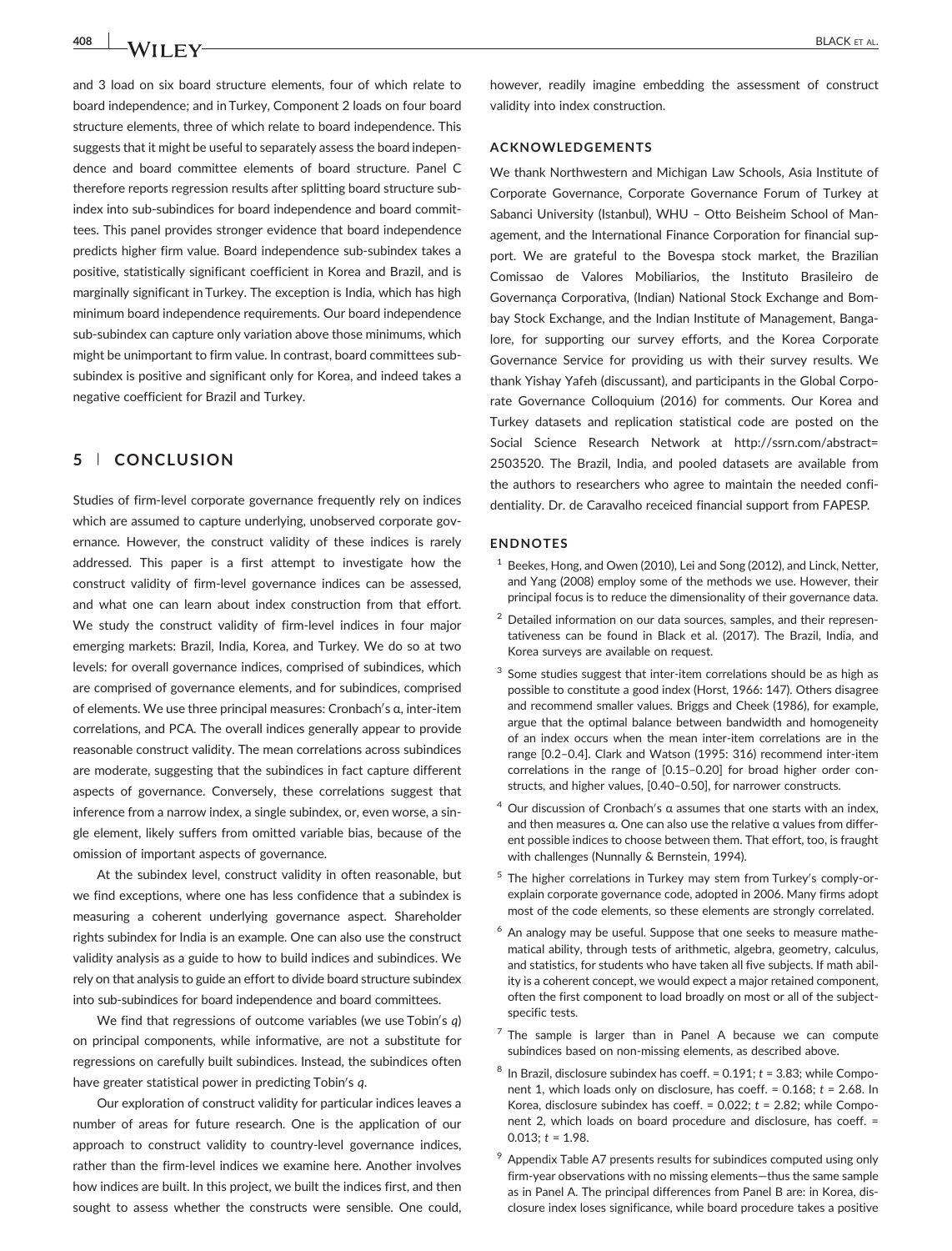and statistically significant coefficient; in Brazil, the coefficient on board structure strengthens and is statistically significant (versus marginally significant in Panel B).

 $10$  This element is required by India's "Clause 49"; however, not all firms comply.

### **REFERENCES**

- Aggarwal, R., Erel, I., Stulz, R. M., & Williamson, R. (2009). Differences in governance practices between US and foreign firms: Measurement, causes, and consequences. Review of Financial Studies, 22, 3131–3169.
- Ararat, M., Black, B. S., & Yurtoglu, B. B. (2017). The effect of corporate governance on firm value and profitability: Time‐series evidence from Turkey. Emerging Markets Review, 30, 113–132.
- Balasubramanian, N., Black, B. S., & Khanna, V. (2010). Firm‐level corporate governance in emerging markets: A case study of India. Emerging Markets Review, 11, 319–340.
- Bebchuk, L. A., Cohen, A., & Ferrell, A. (2009). What matters in corporate governance? Review of Financial Studies, 22, 783–827.
- Beekes, W., Hong, A., & Owen, S. A. 2010. An alternative measure of corporate governance using discrete principal component analysis. Retrieved from<http://ssrn.com/abstract=1623005> (accessed July 8, 2017).
- Bhagat, S., Bolton, B., & Romano, R. (2008). The promise and peril of corporate governance indices. Columbia Law Review, 108, 1803–1882.
- Bhargava, A., & Sargan, J. D. (1983). Estimating dynamic random effects models from panel data covering short time periods. Econometrica, 51, 1635–1660.
- Black, B., de Carvalho, A. G., Khanna, V., Kim, W., & Yurtoglu, B. B. (2014). Methods for multicountry studies of corporate governance: Evidence from the BRIKT countries. Journal of Econometrics, 183, 230–240.
- Black, B., de Carvalho, A. G., Khanna, V., Kim, W., & Yurtoglu, B. B. (2017). Which aspects of corporate governance matter in emerging markets. Retrieved from http://ssrn.com/abstract =2601107 (accessed July 8, 2017).
- Black, B., Jang, H., & Kim, W. (2006). Does corporate governance affect firms' market values? Evidence from Korea. Journal of Law, Economics and Organization, 22, 366–413.
- Briggs, S. R., & Cheek, J. M. (1986). The role of factor analysis in the evaluation of personality scales. Journal of Personality, 54, 106–148.
- Cheffins, B., & Black, B. (2006). Outside director liability across countries. Texas Law Review, 84, 1385–1480.
- Clark, L. A., & Watson, D. (1995). Constructing validity: Basic issues in objective scale development. Psychological Assessment, 7, 309–319.
- Costello, A. B., & Osborne, J. W. (2005). Best practices in exploratory factor analysis: Four recommendations for getting the most from your analysis. Practical Assessment, Research & Evaluation, 10, 1–9.
- Dey, A. (2008). Corporate governance and agency conflicts. Journal of Accounting Research, 46, 1143–1181.
- Doidge, C. G., Karolyi, A., & Stulz, R. M. (2007). Why do countries matter so much for corporate governance. Journal of Financial Economics, 86, 1–39.
- Durnev, A., & Kim, E. H. (2005). To steal or not to steal: Firm attributes, legal environment, and valuation. The Journal of Finance, 60, 1461–1493.
- Gompers, P., Ishii, J., & Metrick, A. (2003). Corporate governance and equity prices. Quarterly Journal of Economics, 118, 107–155.
- Grieser, W., & Hadlock, C. 2016. Panel data estimation in finance: Preliminary assumptions and parameter consistency. Retrieved from [http://](http://ssrn.com/abstract=2759386) [ssrn.com/abstract=2759386](http://ssrn.com/abstract=2759386) (accessed July 8, 2017).
- Horst, P. (1966). Psychological measurement and prediction. Belmont, CA: Wadsworth.
- Jolliffe, I. T. (2002). Principal component analysis. New York, NY: Springer‐ Verlag.
- Kaiser, H. F. (1958). The varimax criterion for analytical rotation in factor analysis. Psychometrika, 23, 187–200.
- Karpoff, J., Schonlau, R., & Wehrly, E. (2017). Do takeover defenses deter takeovers? Review of Financial Studies, 30, 2359–2412.
- Klapper, L. F., & Love, I. (2004). Corporate governance, investor protection and performance in emerging markets. Journal of Corporate Finance, 10, 703–728.
- Kline, P. (2000). Handbook of psychological testing. New York, NY: Routledge.
- La Porta, R., Lopez‐de‐Silanes, F., Shleifer, A., & Vishny, R. (1998). Law and finance. Journal of Political Economy, 106, 1113–1155.
- Larcker, D. F., Richardson, S. A., & Tuna, I. (2007). Corporate governance, accounting outcomes, and organizational performance. The Accounting Review, 82, 963–1008.
- Lei, A. C. H., & Song, F. M. (2012). Board structure, corporate governance and firm value: Evidence from Hong Kong. Applied Financial Economics, 22, 1289–1303.
- Linck, J. S., Netter, J. M., & Yang, T. (2008). The determinants of board structure. Journal of Financial Economics, 87, 308–328.
- Nunnally, J. C., & Bernstein, I. H. (1994). Psychometric theory. New York, NY: McGraw‐Hill.
- Shadish, W., Cook, T., & Campbell, D. (2002). Experimental and quasi‐experimental designs for generalized causal inference. Boston, MA: Houghton Mifflin.
- Straska, M., & Waller, G. (2014). Antitakeover provisions and shareholder wealth: A survey of the literature. Journal of Financial and Quantitative Analysis, 49, 933–956.
- Strauss, M. E., & Smith, G. T. (2009). Construct validity: Advances in theory and methodology. Annual Review of Clinical Psychology, 5,  $1 - 25$
- Wooldridge, J. M. (2010). Econometric Analysis of Cross Section and Panel Data, 2nd edition. MIT Press.

Bernard S. Black is Nicholas D. Chabraja Professor at Northwestern University, Pritzker School of Law, Institute for Policy Research, and Kellogg School of Management (Finance Department). He holds a BA from Princeton University, an MA in physics from University of California at Berkeley, and a JD from Stanford Law School. His principal research areas include health policy and medical malpractice, law and finance, international corporate governance, and corporate and securities law.

Antonio Gledson de Carvalho is Professor of Finance at Fundacao Getulio Vargas – Sao Paulo Business School. He holds a PhD in Economics and a Masters in Mathematics from the University of Illinois. His principal research interests include corporate finance, corporate governance, capital markets and venture capital. His publications include papers in the Journal of Econometrics and Journal of Corporate Finance.

Vikramaditya Khanna is William W. Cook Professor of Law at the University of Michigan Law School. He holds an SJD from Harvard Law School. His principal research interests include corporate and securities laws, law in India, corporate crime, the globalizing legal profession, comparative corporate governance, and law and economics. His publications include papers in the Harvard Law Review, The Journal of Finance, Journal of Econometrics, Journal of Law, Economics and Organization, Michigan Law Review, Supreme Court Economic Review, and Georgetown Law Journal.